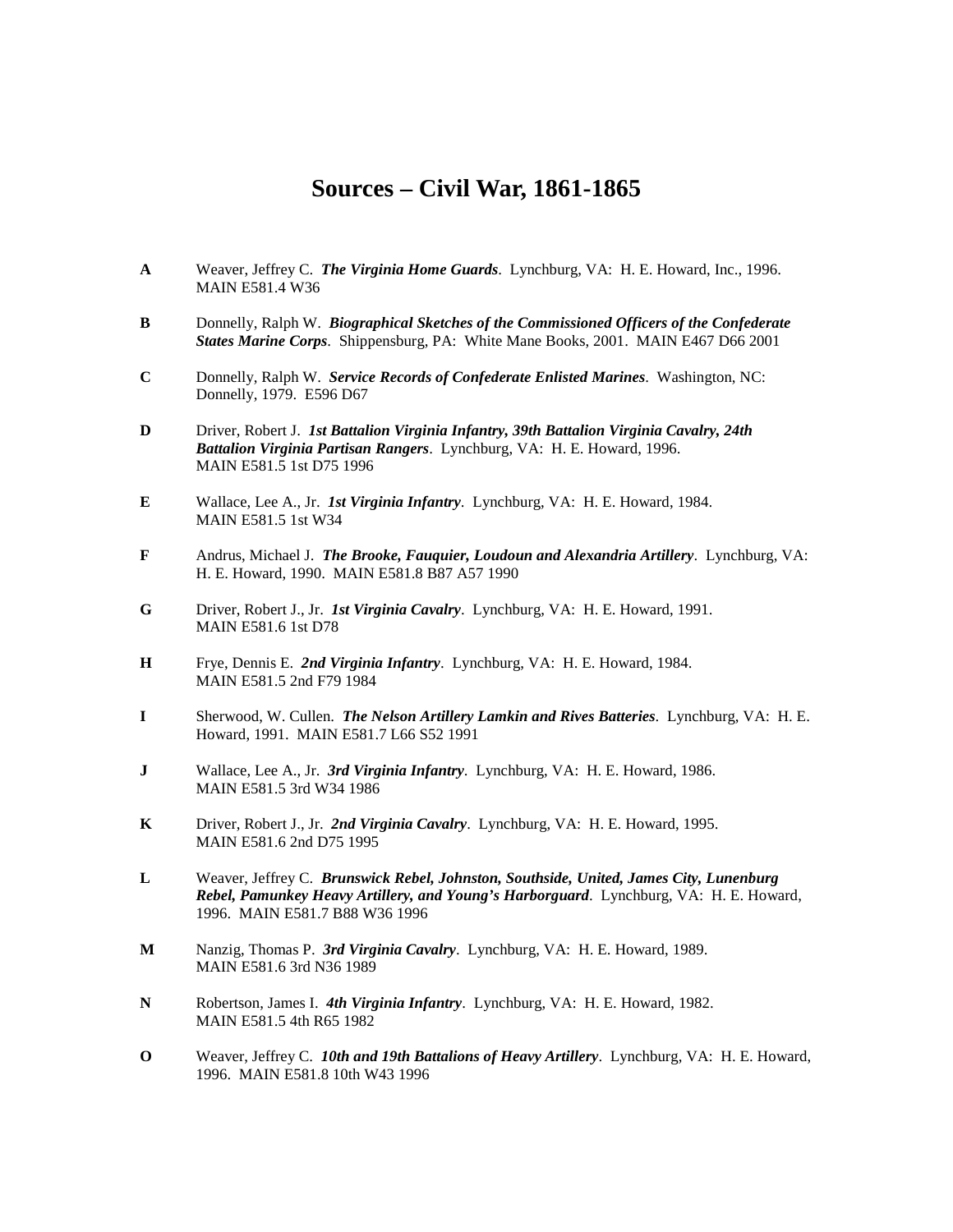- **P** Stiles, Kenneth L. *4th Virginia Cavalry*. Lynchburg, VA: H. E. Howard, 1985. MAIN E581.6 4th S85 1985
- **Q** Wallace, Lee A., Jr. *5th Virginia Infantry*. Lynchburg, VA: H. E. Howard, 1988. MAIN E581.5 5th W36 1988
- **R** Markham, Jerald H. *The Botetourt Artillery*. Lynchburg, VA: H. E. Howard, 1986. MAIN E581.8 B7 M34
- **S** Driver, Robert J., Jr. *5th Virginia Cavalry*. Lynchburg, VA: H. E. Howard, 1997. MAIN E581.6 5th D75 1997
- **T** Cavanaugh, Michael A. *6th Virginia Infantry*. Lynchburg, VA: H. E. Howard, 1988. MAIN E581.5 6th C37 1988
- **U** Goodhart, Briscoe. *History of the Independent Loudoun Virginia Rangers, U. S. Vol. Cav. (Scouts) 1862-65*. Washington, DC: Press of McGill & Wallace, 1896. E534.6 L7 G6 1896
- **V** Sherwood, W Cullen. *Amherst Artillery, Albemarle Artillery, and Sturdivant's Battery*. Lynchburg, VA: H. E. Howard, 1996. MAIN E581.8 A64 S54 1996
- **W** Musick, Michael P. *6th Virginia Cavalry*. Lynchburg, VA: H. E. Howard, 1990. MAIN E581.6 6th M87 1990
- **X** Riggs, David F. *7th Virginia Infantry*. Lynchburg, VA: H. E. Howard, 1982. MAIN E581.5 7th R56
- **Y** Musselman, Homer D. *The Caroline Light, Parker and Stafford Light Virginia Artillery*. Lynchburg, VA: H. E. Howard, Inc., 1992. MAIN E581.8 C19 M9 1992
- **Z** Armstrong, Richard L. *7th Virginia Cavalry*. Lynchburg, VA: H. E. Howard, Inc., 1992. MAIN E581.6 7th .A76 1992
- **a** Divine, John E. *8th Virginia Infantry*. Lynchburg, VA: H. E. Howard, Inc., 1983. MAIN E581.5 8th D58
- **b** Martin, David G. *The Fluvanna Artillery*. Lynchburg, VA: H. E. Howard, Inc., 1992. MAIN E581.8 F64 M37 1992
- **c** Dickinson, Jack L. *8th Virginia Cavalry*. Lynchburg, VA: H. E. Howard, Inc., 1986. MAIN E581.6 8th D52 1986a
- **d** Trask, Benjamin H. *9th Virginia Infantry*. Lynchburg, VA: H. E. Howard, Inc., 1984. MAIN E581.5 9th T77 1988
- **e** Koleszar, Marilyn Brewer. *Ashland, Bedford, and Taylor Virginia Light Artillery*. Lynchburg,, VA: H. E. Howard, Inc., 1994. MAIN E581.8 A84 K64 1994
- **f** Krick, Robert. *9th Virginia Cavalry*. Lynchburg, VA: H. E. Howard, Inc., 1982. MAIN E581.6 9th K8
- **g** Murphy, Terrence V. *10th Virginia Infantry*. Lynchburg, VA: H. E. Howard, Inc., 1989. MAIN E581.5 10th M87 1989
- **h** Weaver, Jeffrey C. *Branch, Harrington and Staunton Hill Artillery*. Lynchburg, VA: H. E. Howard, Inc., 1997. MAIN E581.8 B85 W4 1997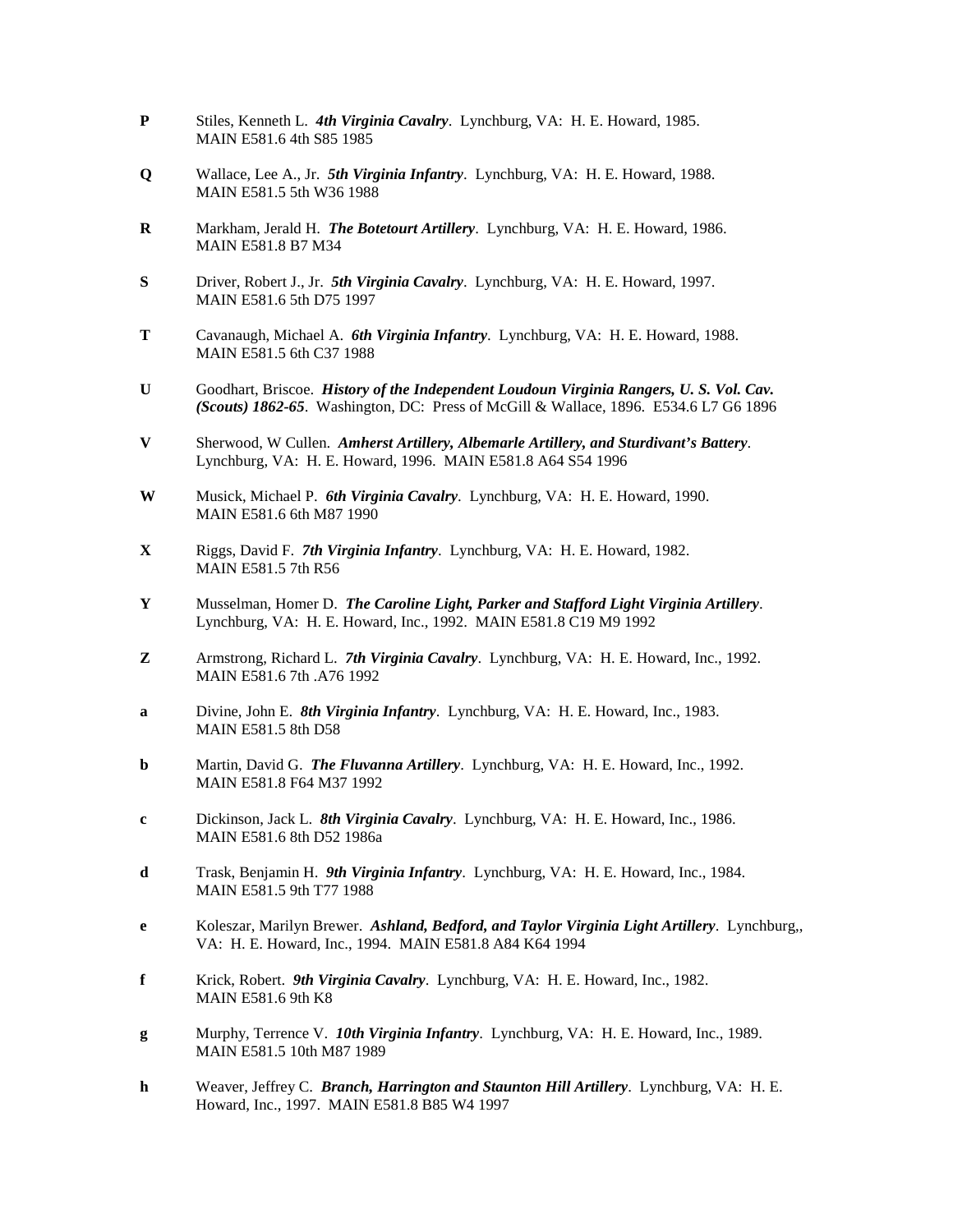- **i** Driver, Robert J. *10th Virginia Cavalry*. Lynchburg, VA: H. E. Howard, Inc., 1992. MAIN E581.6 10th D74 1992
- **j** Bell, Robert T. *11th Virginia Infantry*. Lynchburg, VA: H. E. Howard, Inc., 1985. MAIN E581.5 11th B44 1985
- **k** Cavanaugh, Michael A. *The Otey, Ringgold and Davidson Virginia Artillery*. Lynchburg, VA: H. E. Howard, Inc., 1993. MAIN E581.8 13th C393 1993
- **l** Armstrong, Richard L. *11th Virginia Cavalry*. Lynchburg, VA: H. E. Howard, Inc., 1989. MAIN E581.6 11th A76 1989
- **m** Henderson, William D. *12th Virginia Infantry*. Lynchburg, VA: H. E. Howard, Inc., 1984. MAIN E581.5 12th H4
- **n** Chernault, Tracy. *18th and 20th Battalions of Heavy Artillery*. Lynchburg, VA: H. E. Howard, Inc., 1995. MAIN E581.8 18th C44 1995
- **o** Frye, Dennis E. *12th Virginia Cavalry*. Lynchburg, VA: H. E. Howard, Inc., 1988. MAIN E581.6 12th F79 1988
- **p** Riggs, David F. *13th Virginia Infantry*. Lynchburg, VA: H. E. Howard, Inc., 1988. MAIN E581.5 13th R54 1988
- **q** Moore, Robert H. *The Richmond Fayette, Hampden, Thomas, and Blount's Lynchburg Artillery*. Lynchburg, VA: H. E. Howard, Inc., 1991. MAIN E581.8 38th M66 1991
- **r** Balfour, Daniel T. *13th Virginia Cavalry*. Lynchburg, VA: H. E. Howard, Inc., 1986. MAIN E581.6 13th B36 1986
- **s** Crews, Edward R. *14th Virginia Infantry*. Lynchburg, VA: H. E. Howard, Inc., 1995. MAIN E581.5 14th C74 1995
- **t** Moore, Robert H. *The Charlottesville, Lee Lynchburg and Johnson's Bedford Artillery*. Lynchburg, VA: H. E. Howard, Inc., 1990. MAIN E581.8 C47 M8 1990
- **u** Driver, Robert J. *14th Virginia Cavalry*. Lynchburg, VA: H. E. Howard, Inc., 1988. MAIN E581.6 14th D74 1988
- **v** Manarin, Louis H. *15th Virginia Infantry*. Lynchburg, VA: H. E. Howard, Inc., 1990. MAIN E581.5 15th M311 1990
- **w** Moore, Robert H. *Chew's Ashby, Shoemaker's Lynchburg and the Newtown Artillery*. Lynchburg, VA: H. E. Howard, Inc., 1995. MAIN E581.8 C54 M66 1995
- **x** Fortier, John. *15th Virginia Cavalry*.Lynchburg, VA: H. E. Howard, Inc., 1993. MAIN E581.6 15th F67 1993
- **y** Trask, Benjamin H. *16th Virginia Infantry*. Lynchburg, VA: H. E. Howard, Inc., 1986. MAIN E581.5 16th T77 1986
- **z** Moore, Robert H. *The Danville, Eighth Star New Market and Dixie Artillery*. Lynchburg, VA: H. E. Howard, Inc., 1989. MAIN E581.8 D37 M66 1989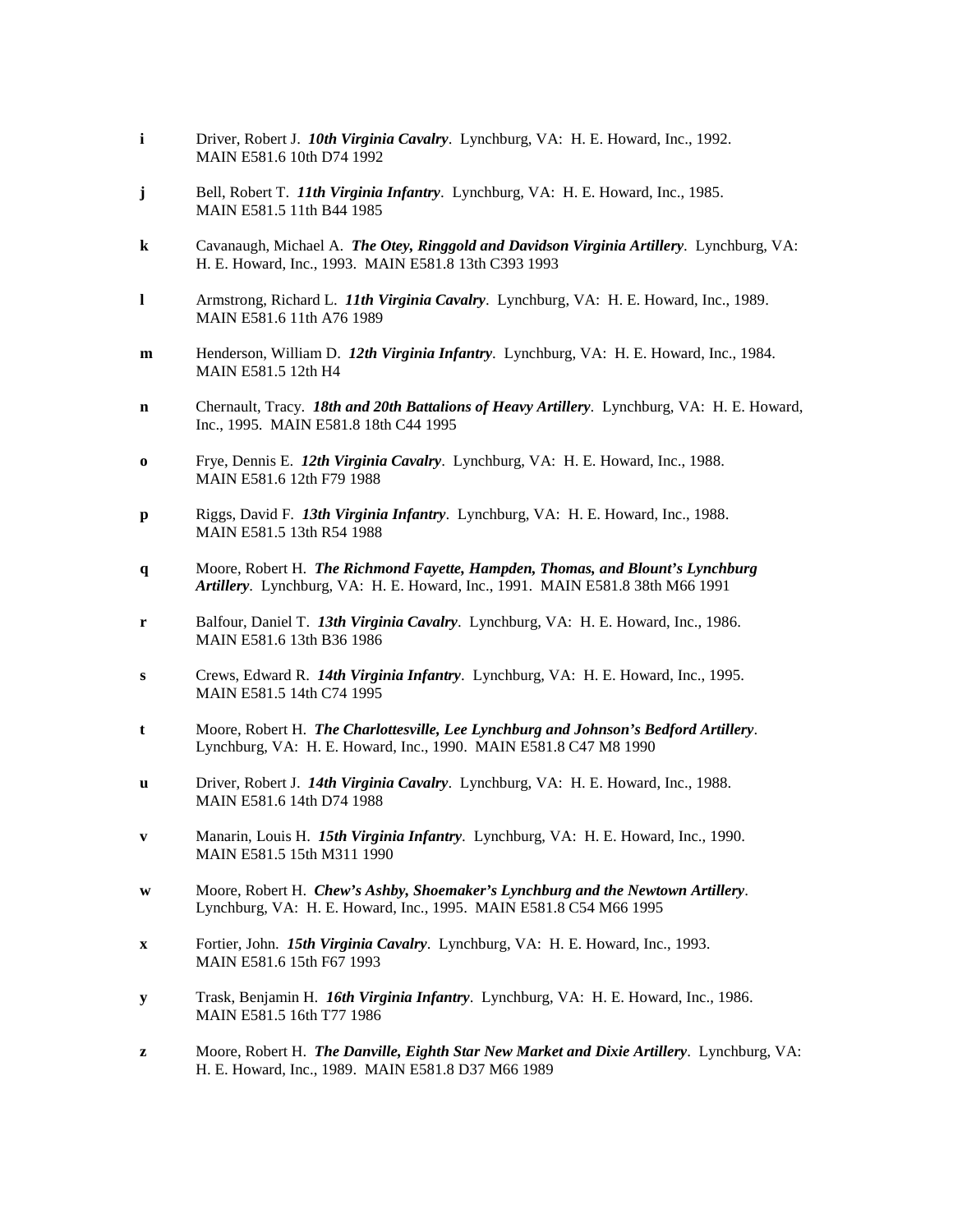- **AA** Dickinson, Jack L. *16th Virginia Cavalry*. Lynchburg, VA: H. E. Howard, Inc., 1989. MAIN E581.6 16th D54 1989
- **BB** Wallace, Lee A. *17th Virginia Infantry*. Lynchburg, VA: H. E. Howard, Inc., 1990. MAIN E581.5 17th W27 1990
- **CC** Krick, Robert K. *The Fredericksburg Artillery*. Lynchburg, VA: H. E. Howard, Inc., 1986. MAIN E581.8 F7 K74 1986
- **DD** Harris, Nelson. *17th Virginia Cavalry*. Lynchburg, VA: H. E. Howard, Inc., 1994. MAIN E581.6 17th H37 1994
- **EE** Robertson, James I. *18th Virginia Infantry*. Lynchburg, VA: H. E. Howard, Inc., 1984. MAIN E581.5 18th R63 1984
- **FF** West, Michael. *The Gauley, Mercer and Western Artillery*. Lynchburg, VA: H. E. Howard, Inc., 1991. MAIN E581.8 G38 W4 1991
- **GG** Delauter, Roger U. *18th Virginia Cavalry*. Lynchburg, VA: H. E. Howard, Inc., 1985. MAIN E581.6 18th D34 1985
- **HH** Jordan, Ervin L. *19th Virginia Infantry*. Lynchburg, VA: H. E. Howard, Inc., 1987. MAIN E581.5 19th J66 1987
- **II** Bohannon, Keith S. *The Giles, Alleghany and Jackson Artillery*. Lynchburg, VA: H. E. Howard, Inc., 1990. MAIN E581.8 G54 B63 1990
- **JJ** Armstrong, Richard L. *19th and 20th Virginia Cavalry*. Lynchburg, VA: H. E. Howard, Inc., 1994. MAIN E581.6 19th A76 1994
- **KK** Sherwood, G. L. *20th and 39th Virginia Infantry*. Lynchburg, VA: H. E. Howard, Inc., 1994. MAIN E581.5 20th S53 1994
- **LL** Weaver, Jeffrey C. *Goochland Light, Goochland Turner and Mountain Artillery*. Lynchburg, VA: H. E. Howard, Inc., 1994. MAIN E581.8 G66 W43 1994
- **MM** Olson, John E. *21st Virginia Cavalry*. Lynchburg, VA: H. E. Howard, Inc., 1989. MAIN E581.6 21st O53 1989
- **NN** Riggs, Susan A. *21st Virginia Infantry*. Lynchburg, VA: H. E. Howard, Inc., 1991. MAIN E581.5 21st R54 1991
- **OO** Moore, Robert H. *Graham's Petersburg, Jackson's Kanawha, and Lurty's Roanoke Horse Artillery*. Lynchburg, VA: H. E. Howard, Inc., 1996. MAIN E581.8 G73 M66 1996
- **PP** Weaver, Jeffrey C. *22nd Virginia Cavalry*. Lynchburg, VA: H. E. Howard, Inc., 1991. MAIN E581.6 22nd W43 1991
- **QQ** Lowry, Terry D. *22nd Virginia Infantry*. Lynchburg, VA: H. E. Howard, Inc., 1988. MAIN E581.5 22nd L92
- **RR** Walters, John. *Norfolk Blues: The Civil War Diary of the Norfolk Light Artillery Blues*. Shippensburg, PA: Burd Street Press, 1997. MAIN E581.8 G73 W35 1997
- **SS** Kleese, Richard B. *23rd Virginia Cavalry*. Lynchburg, VA: H. E. Howard, Inc., 1996. MAIN E581.6 23rd K54 1996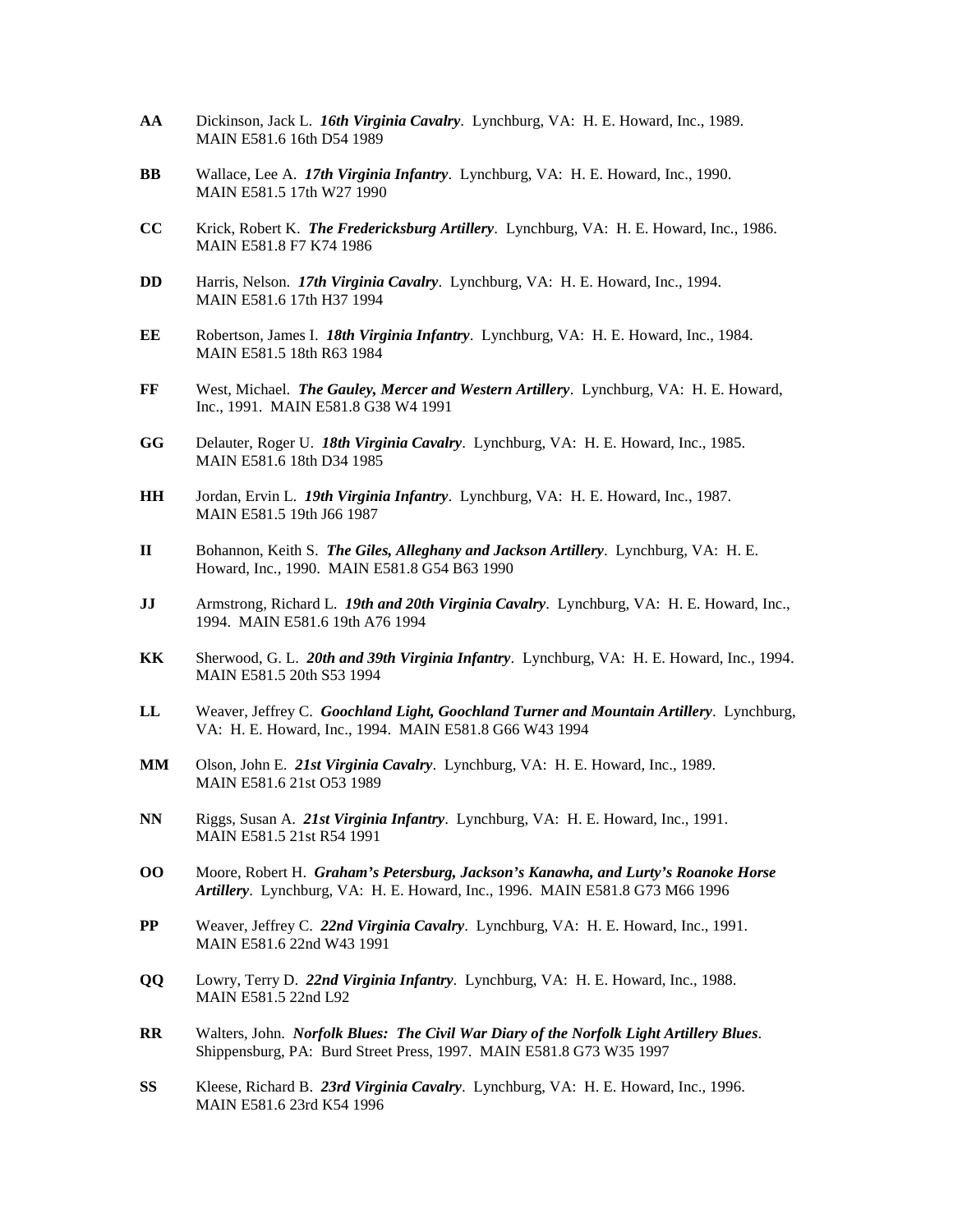- **TT** Rankin, Thomas M. *23rd Virginia Infantry*. Lynchburg, VA: H. E. Howard, Inc., 1985. MAIN E581.5 23rd R36
- **UU** Crew, R. Thomas. *Grimes' Battery, Grandy's Battery and Huger's Battery Virginia Artillery*. Lynchburg, VA: H. E. Howard, Inc., 1995. MAIN E581.8 G75 C74 1995
- **VV** Holland, Darryl. *24th Virginia Cavalry*. Lynchburg, VA: H. E. Howard, Inc., 1997. MAIN E581.6 24th H65 1997
- **WW** Gunn, Ralph White. *24th Virginia Infantry*. Lynchburg, VA: H. E. Howard, Inc., 1987. MAIN E581.5 24th G8 1987
- **XX** Scott, J. L. *Lowry's, Bryan's, and Chapman's Batteries of Virginia Artillery*. Lynchburg, VA: H. E. Howard, Inc., 1988. MAIN E581.8 L92 S52
- **YY** Lambert, Dobbie E. *25th Virginia Cavalry*. Lynchburg, VA: H. E. Howard, Inc., 1994. MAIN E581.6 25th L36 1994
- **ZZ** Armstrong, Richard L. *25th Virginia Infantry and 9th Battalion Virginia Infantry*. Lynchburg, VA: H. E. Howard, Inc., 1990. MAIN E581.5 25th A73 1990
- **aa** Sherwood, George L. *The Mathews Light Artillery; Penick's Pittsylvania Artillery; Young's Halifax Light Artillery, & Johnson's Jackson Flying Artillery*. Lynchburg, VA: H. E. Howard, Inc., 1999. MAIN E581.8 M3 S55 1999
- **bb** Armstrong, Richard L. *26th Virginia Cavalry*. Lynchburg, VA: H. E. Howard, Inc., 1994. MAIN E581.6 26th A76 1994
- **cc** Wiatt, Alex L. *26th Virginia Infantry*. Lynchburg, VA: H. E. Howard, Inc., 1984. MAIN E581.5 26th W52 1984
- **dd** Moore, Robert H. *Miscellaneous Disbanded Virginia Light Artillery*. Lynchburg, VA: H. E. Howard, Inc., 1997. MAIN E581.8 M6 1997
- **ee** Cole, Scott C. *34th Battalion Virginia Cavalry*. Lynchburg, VA: H. E. Howard, Inc., 1993. MAIN E581.6 34th C65 1993
- **ff** Reidenbaugh, Lowell. *27th Virginia Infantry*. Lynchburg, VA: H. E. Howard, Inc., 1993. MAIN E581.5 27th R4 1993
- **gg** Macaluso, Gregory J. *Morris, Orange, and King William Artillery*. Lynchburg, VA: H. E. Howard, Inc., 1991. MAIN E581.8 M87 M18 1991
- **hh** Divine, John E. *35th Battalion Virginia Cavalry*. Lynchburg, VA: H. E. Howard, Inc., 1985. MAIN E581.6 35th D61 1985
- **ii** Fields, Frank E. *28th Virginia Infantry*. Lynchburg, VA: H. E. Howard, Inc., 1985. MAIN E581.5 28th F53 1985
- **jj** Weaver, Jeffrey C. *The Nottoway Artillery and Barr's Battery Virginia Light Artillery*. Lynchburg, VA: H. E. Howard, Inc., 1994. MAIN E581.8 N68 W43 1994
- **kk** Scott, J. L. *36th and 37th Battalions Virginia Cavalry*. Lynchburg, VA: H. E. Howard, Inc., 1986. MAIN E581.6 36th S36 1986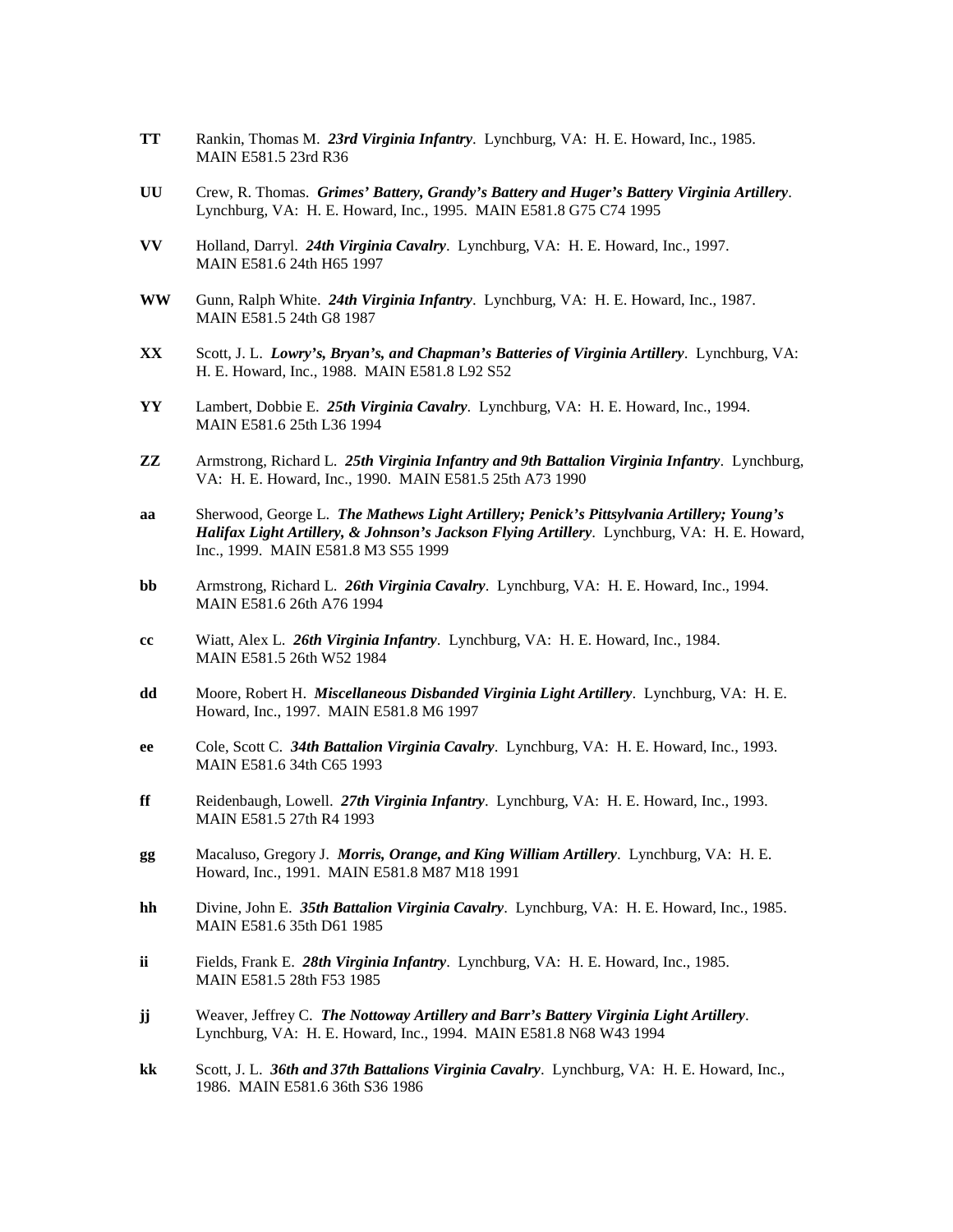- **ll** Alderman, John Perry. *29th Virginia Infantry*. Lynchburg, VA: H. E. Howard, Inc., 1989. MAIN E581.5 29th A64 1989
- **mm** Nicholas, Richard L. *Powhatan, Salem and Courtney Henrico Artillery*. Lynchburg, VA: H. E. Howard, Inc., 1997. MAIN E581.8 P6 N5 1997
- **nn** Keen, Hugh C. *43rd Battalion Virginia Cavalry, Mosby's Command*. Lynchburg, VA: H. E. Howard, Inc., 1993. MAIN E581.6 43rd K44 1993
- **oo** Krick, Robert K. *30th Virginia Infantry*. Lynchburg, VA: H. E. Howard, Inc., 1983. MAIN E581.5 30th K75 1983
- **pp** Carmichael, Peter S. *The Purcell, Crenshaw and Letcher Artillery*. Lynchburg, VA: H. E. Howard, Inc., 1990. MAIN E581.8 P9 C37 1990
- **qq** Weaver, Jeffrey C. *Thurmond's Partisan Rangers and Swann's Battalion of Virginia Cavalry*. Lynchburg, VA: H. E. Howard, Inc., 1993. MAIN E581.6 T48 W43 1993
- **rr** Ashcraft, John M. *31st Virginia Infantry*. Lynchburg, VA: H. E. Howard, Inc., 1988. MAIN E581.5 31st A83 1988
- **ss** Wallace, Lee A. *The Richmond Howitzers*. Lynchburg, VA: H. E. Howard, Inc., 1993. MAIN E581.8 R53 W35 1993
- **tt** Delauter, Roger U. *McNeill's Rangers*. Lynchburg, VA: H. E. Howard, Inc., 1986. MAIN E581.6 18th D36 1986
- **uu** Jensen, Les. *32nd Virginia Infantry*. Lynchburg, VA: H. E. Howard, Inc., 1990. MAIN E581.5 32nd J46 1990
- **vv** Driver, Robert J. *The 1st and 2nd Rockbridge Artillery*. Lynchburg, VA: H. E. Howard, Inc., 1987. MAIN E581.8 R6 D7 1987
- **ww** Rankin, Thomas M. *22nd Battalion Virginia Infantry*. Lynchburg, VA: H. E. Howard, Inc., 1999. MAIN E581.5 22nd R36 1999
- **xx** Reidenbaugh, Lowell. *33rd Virginia Infantry*. Lynchburg, VA: H. E. Howard, Inc., 1987. MAIN E581.5 33rd R4 1987
- **yy** Moore, Robert H. *The 1st and 2nd Stuart Horse Artillery*. Lynchburg, VA: H. E. Howard, Inc., 1985. MAIN E581.8 S55 M66 1985
- **zz** Scott J. L. *23rd Battalion Virginia Infantry*. Lynchburg, VA: H. E. Howard, Inc., 1991. MAIN E581.5 23rd S3 1991
- **AAA** Scott, Johnny L. *34th Virginia Infantry*. Appomattox, VA: H. E. Howard, Inc., 1999. MAIN E581.5 34th S427 1999
- **BBB** Driver, Robert J. *The Staunton Artillery – McClanahan's Battery*. Lynchburg, VA: H. E. Howard, Inc., 1988. MAIN E581.8 S7 D7 1988
- **CCC** Lowry, Terry. *26th Battalion Virginia Infantry*. Lynchburg, VA: H. E. Howard, Inc., 1991. MAIN E581.5 26th L68 1991
- **DDD** Scott, J. L. *36th Virginia Infantry*. Lynchburg, VA: H. E. Howard, Inc., 1987. MAIN E581.5 36th S3 1987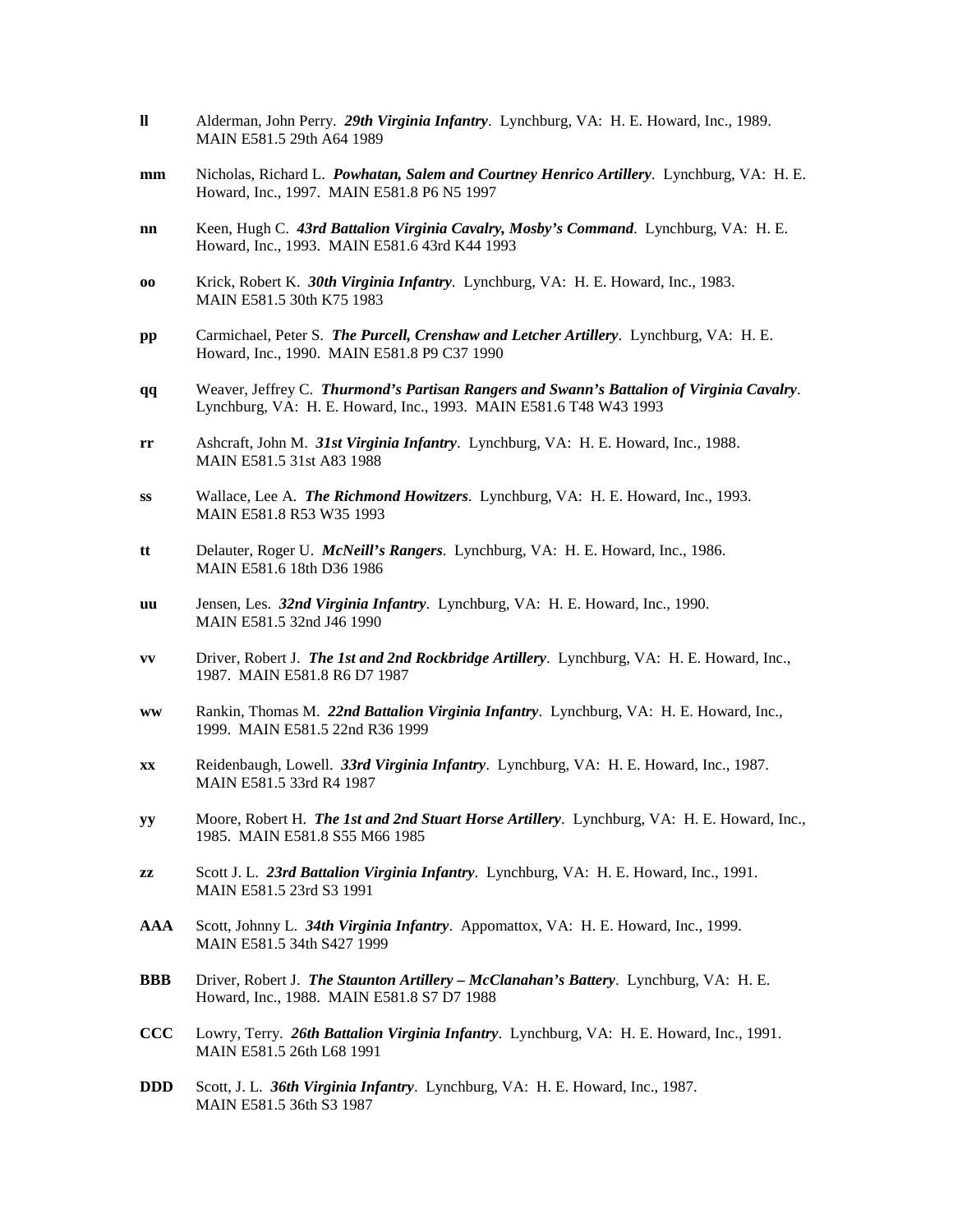- **EEE** Wallace, Lee A. *Surry Light Artillery and Martin's, Wright's, Coffin's Batteries of Virginia Artillery*. Lynchburg, VA: H. E. Howard, Inc., 1995. MAIN E581.8 S9 W19
- **FFF** West, Michael. *30th Battalion Virginia Sharpshooters*. Lynchburg, VA: H. E. Howard, Inc., 1995. MAIN E581.5 V3 W47 1995
- **GGG** Rankin, Thomas M. *37th Virginia Infantry*. Lynchburg, VA: H. E. Howard, Inc., 1987. MAIN E581.5 37th R36 1987
- **HHH** Weaver, Patti O. *Reserves*. Appomattox, VA: H. E. Howard, Inc., 2002. MAIN E581.9 R38 W43 2002
- **III** Gregory, G. Howard. *38th Virginia Infantry*. Lynchburg, VA: H. E. Howard, Inc., 1988. MAIN E581.5 38th G73 1987
- **JJJ** Krick, Robert E. L. *40th Virginia Infantry*. Lynchburg, VA: H. E. Howard, Inc., 1985. MAIN E581.5 40th K92 1985
- **KKK** Weaver, Jeffrey C. *Richmond Ambulance, Herbig's Infirmary, Public Guard, Armory Band*. Lynchburg, VA: H. E. Howard, Inc., 1985. MAIN E581.9 R4 W4 1985
- **LLL** Henderson, William D. *41st Virginia Infantry*. Lynchburg, VA: H. E. Howard, Inc., 1986. MAIN E581.5 41st H49 1986
- **MMM** Chapla, John D. *42nd Virginia Infantry*. Lynchburg, VA: H. E. Howard, Inc., 1983. MAIN E581.5 42nd C53 1983
- **NNN** McMurry, Richard M. *Virginia Military Institute Alumni in the Civil War*. Lynchburg, VA: H. E. Howard, Inc., 1999. MAIN E586 V5 M36 1999
- **OOO** Ruffner, Kevin C. *44th Virginia Infantry*. Lynchburg, VA: H. E. Howard, Inc., 1987. MAIN E581.5 44th R8 1987
- **PPP** Scott, J. L. *45th Virginia Infantry*. Lynchburg, VA: H. E. Howard, Inc., 1989. MAIN E581.5 45th S427
- **QQQ** Weaver, Jeffrey C. *45th Battalion, Virginia Infantry, Smith and Count's Battalions of Partisan Rangers*. Lynchburg, VA: H. E. Howard, Inc., 1994. MAIN E581.5 45th W45 1994
- **RRR** Collins, Darrell L. *46th Virginia Infantry*. Lynchburg, VA: H. E. Howard, Inc., 1992. MAIN E581.5 46th C692 1992
- **SSS** Musselman, Homer D. *47th Virginia Infantry*. Lynchburg, VA: H. E. Howard, Inc., 1991. MAIN E581.5 47th M87 1991
- **TTT** Chapla, John D. *48th Virginia Infantry*. Lynchburg, VA: H. E. Howard, Inc., 1989. MAIN E581.5 48th C47 1989
- **UUU** Kleese, Richard B. *49th Virginia Infantry*. Appomattox, VA: H. E. Howard, Inc., 2002. MAIN E581.5 49th K54 2002
- **VVV** Chapla, John D. *50th Virginia Infantry*. Lynchburg, VA: H. E. Howard, Inc., 1997. MAIN E581.5 50th C53 1997
- **WWW** Davis, James A. *51st Virginia Infantry*. Lynchburg, VA: H. E. Howard, Inc., 1984.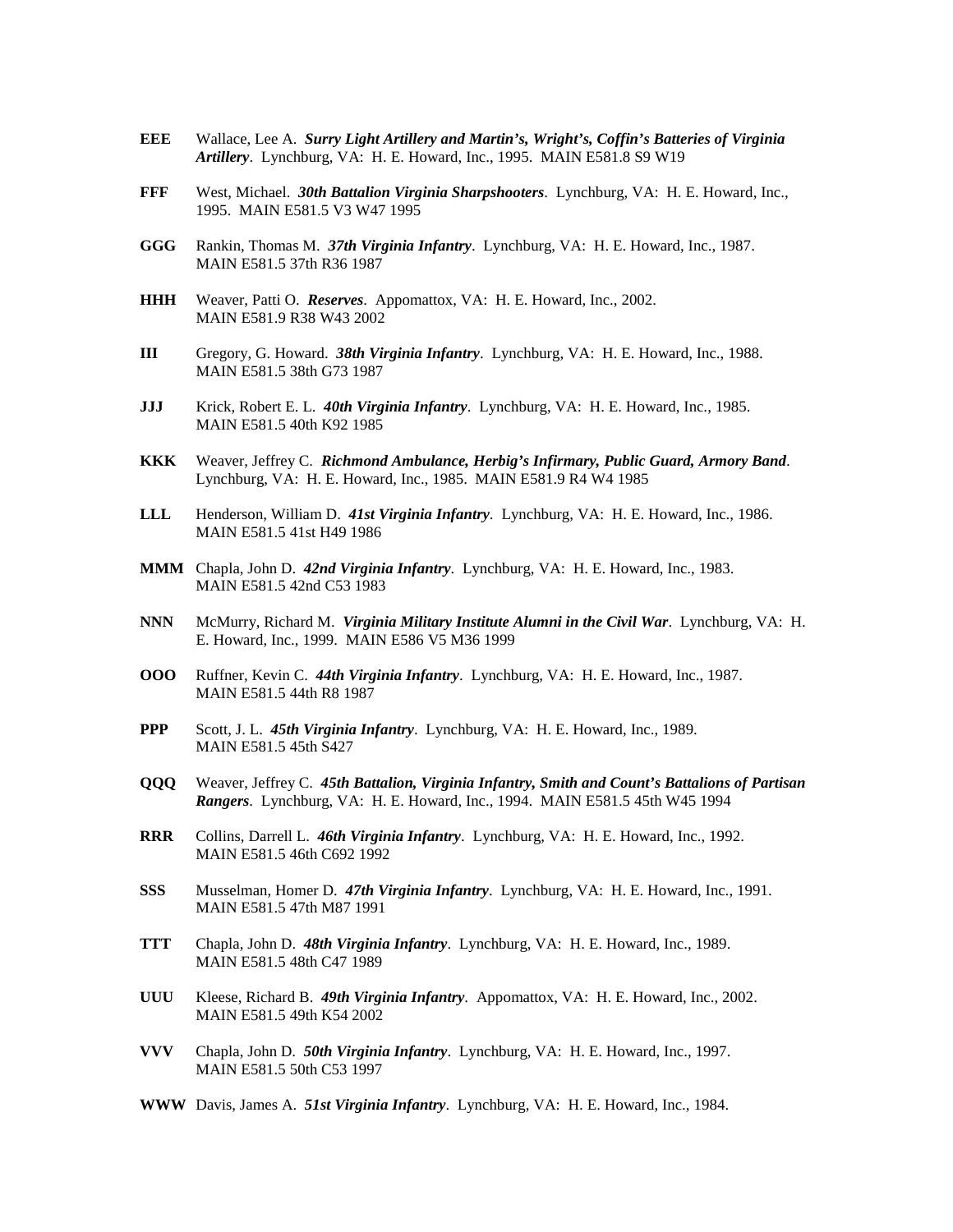MAIN E581.5 51st D3 1984

- **XXX** Driver, Robert J. *52nd Virginia Infantry*. Lynchburg, VA: H. E. Howard, Inc., 1986. MAIN E581.5 52nd D74 1986
- **YYY** Gregory, G. Howard. *53rd Virginia Infantry and 5th Battalion Virginia Infantry*. Lynchburg, VA: H. E. Howard, Inc., 1999. MAIN E581.5 53rd G74 1999
- **ZZZ** Weaver, Jeffrey C. *54th Virginia Infantry*. Lynchburg, VA: H. E. Howard, Inc., 1993. MAIN E581.5 54th W44 1993
- **aaa** O'Sullivan, Richard. *55th Virginia Infantry*. Lynchburg, VA: H. E. Howard, Inc., 1989. MAIN E581.5 55th O86 1989
- **bbb** Young, William A. *56th Virginia Infantry*. Lynchburg, VA: H. E. Howard, Inc., 1990. MAIN E581.5 56th Y68 1990
- **ccc** Sublett, Charles W. *57th Virginia Infantry*. Lynchburg, VA: H. E. Howard, Inc., 1985. MAIN E581.5 57th S83 1985
- **ddd** Driver, Robert J. *58th Virginia Infantry*. Lynchburg, VA: H. E. Howard, Inc., 1990. MAIN E581.5 58th D75 1990
- **eee** Sherwood, G. L. *59th Virginia Infantry*. Lynchburg, VA: H. E. Howard, Inc., 1994. MAIN E581.5 59th S54 1994
- **fff** Scott, J. L. *60th Virginia Infantry*. Lynchburg, VA: H. E. Howard, Inc., 1997. MAIN E581.5 60th S36 1997
- **ggg** Trask, Benjamin H. *61st Virginia Infantry*. Lynchburg, VA: H. E. Howard, Inc., 1988. MAIN E581.5 61st T73 1988
- **hhh** Delauter, Roger U. *62nd Virginia Infantry*. Lynchburg, VA: H. E. Howard, Inc., 1988. MAIN E581.5 62nd D45 1988
- **iii** Weaver, Jeffrey C. *63rd Virginia Infantry*. Lynchburg, VA: H. E. Howard, Inc., 1991. MAIN E581.5 63rd W44 1991
- **jjj** Weaver, Jeffrey C. *64th Virginia Infantry*. Lynchburg, VA: H. E. Howard, Inc., 1992. MAIN E581.5 64th W44 1992
- **kkk** Simmons, J. K. *A Touch of History: The Blue Ridge Rifles, 12–27–1859 – 4–9–1865, Company A, 28th Virginia Volunteer Regiment (Infantry) a Roll of Honor and Reminiscences*. Fincastle, VA: Botetourt County Historical Society, Inc., 1995. MAIN E581.5 28th S582 1995
- **lll** Fluharty, Linda Cunningham. *Civil War – West Virginia: Union Lives Lost*. Baton Rouge, LA: L. C. Fluharty, 2004. MAIN E581.3 F59 2004
- **mmm** Smith, Robert E. *Confederate Casualties at First and Second Manassas*. Westminster, MD.: Willow Bend Books, 2001. MAIN E548 S65 2001
- **nnn** Driver, Robert J., Jr. *Confederate Sailors, Marines and Signalmen from Virginia and Maryland*. Westminster, MD: Heritage Books, 2007. MAIN E596 D75 2007
- **ooo** Krick, Robert K. *The Gettysburg Death Roster: The Confederate Dead at Gettysburg*. Dayton, OH: Press of Morningside Bookshop, 1981. MAIN E494 K74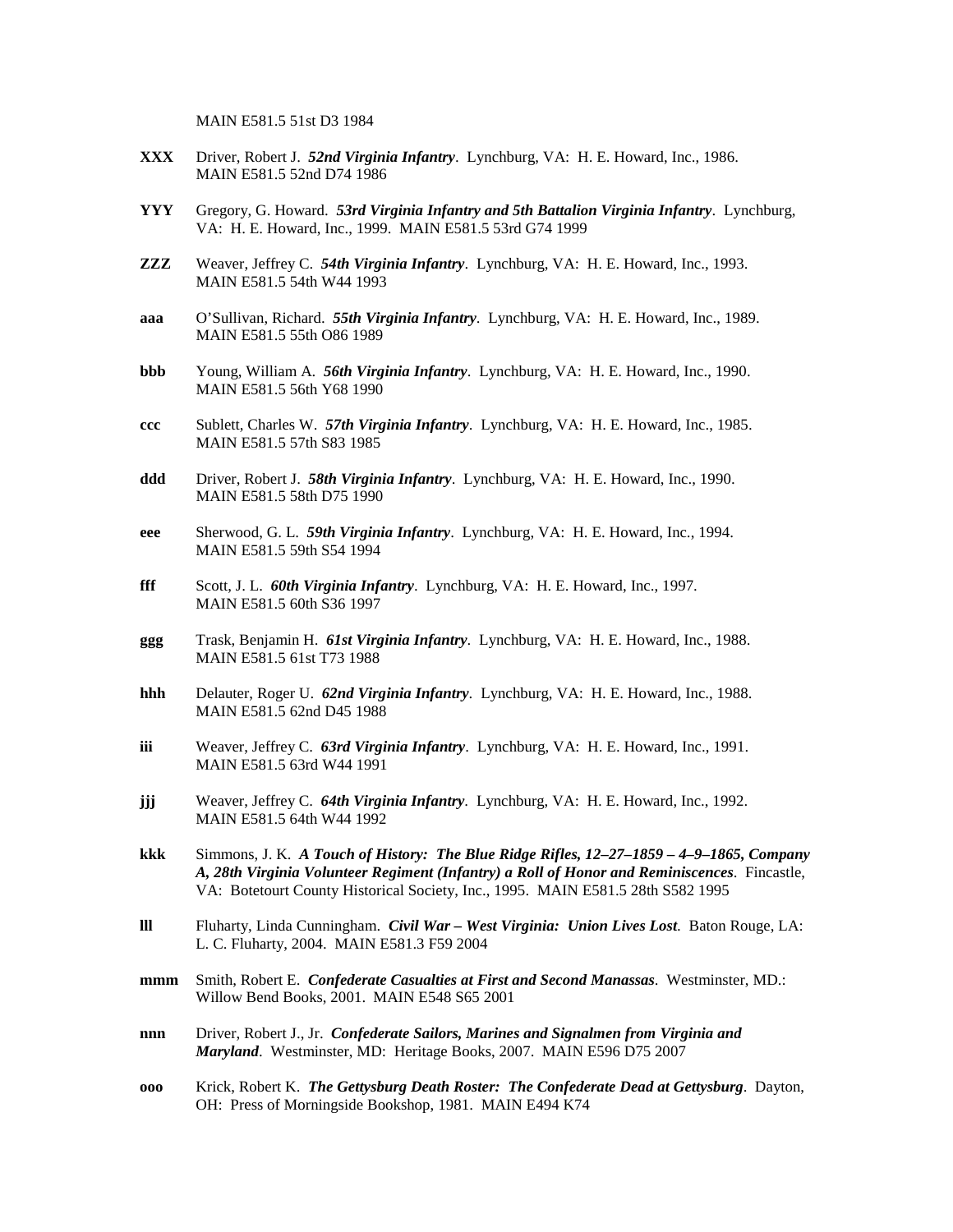- **ppp** Joslyn, Mauriel. *The Biographical Roster of the Immortal 600*. Shippensburg, PA: White Mane Pub. Co., 1995. MAIN E615 J68 1995
- **qqq** Personal Input/Feedback from Family Member or Other Concerned Party
- **rrr** Williams, GeorgeT. *Company A, 37th Battalion Virginia Cavalry C. S. A.: A History of Its Organization and Service in the War Between the States, 1861–1865*. Rocky Mount, VA: Franklin County Historical Society, 2000. E581.6 37th W55 1910a
- **sss** Quarstein, John V. *C.S.S. Virginia: Mistress of Hampton Roads*. Appomattox, VA: H. E. Howard, 2000. MAIN E473.2 Q37 1999
- **ttt** *Register of Confederate Soldiers Deaths and Effects at the Danville, Va. Hospital, 1862–1863: and, Register of Federal Prisoners of War of the U.S. Army, Confined at Danville, Va., 1863– 1864–1865*. Danville, VA: VA–NC Piedmont Genealogical Society, 1982. MAIN E612 D2 R33 1997
- **uuu** Ingmire, Frances Terry. *Confederate P. O. W.'s: Soldiers & Sailors Who Died in Federal Prisons & Military Hospitals in the North*. Nacogdoches, TX: 1984. MAIN E615 I52 1984
- **vvv** Davis, Chris. *Virginia Soldiers Buried in the Confederate Cemetery, Marietta, Georgia*. Lawrenceville, GA: C. Davis, 1996. F292 C6 D26 1996
- **www** Miller, Edward A., Jr. *Volunteers for Freedom: Black Civil War Soldiers in Alexandria National Cemetery.*<br>http://www.alexandria.lib.va.us/lhsc\_genealogy\_resources/vols/vols.html
- **xxx** Ferguson, Chris. *Hollywood Cemetery: Her Forgotten Soldiers, Confederate Field Officers at Rest*. Alexandria, VA: The Author, 2001. MAIN F233.61 H7 F4 2001
- **yyy** Frantum, David M. *Confederate Burials in Northern Virginia: The Final Bivouac of Northern Virginia's "Band of Brothers"*. Fairfax, VA: D. M. Frantum, 2000. MAIN E548 F73 2000
- **zzz** Johnson, John Lipscomb. *The University Memorial; Biographical Sketches of Alumni of the University of Virginia Who Fell in the Confederate War; Five Volumes in One*. Baltimore, MD: Turnbull Brothers, 1871. E586 V6 J7
- **CCCC** Walter, John F. *The Confederate Dead in Brooklyn: Biographical Sketches of 513 Confederate POWs*. Bowie, MD: Heritage Books 2003. MAIN E548 W35 2003
- **DDDD** Helm, Lewis Marshall. *Black Horse Cavalry Defend Our Beloved Country*. Falls Church, VA: Higher Education Publications, 2004. Virginia Authors Room E581.6 4th H45 2004
- **EEEE** Gold, Thomas D. *History of Clarke County, Virginia and Its Connection with the War Between the States, With Illustrations of Colonial Homes and of Confederate Officers*. Berryville, VA: Chesapeake Book Co., 1962. F232 C59 G6 1962
- **FFFF** Bean, W. G. *The Liberty Hall Volunteers: Stonewall's College Boys*. Charlottesville, VA: University Press of Virginia, 1964. MAIN E581.5 4th B4 (Check two other histories of this unit for rosters)
- **GGGG** Hale, Laura Virginia. *Memories in Marble; The Story of the Four Confederate Monuments at Front Royal, Virginia*. Front Royal, VA: Warren Press, 1956. MAIN F234 F9 H3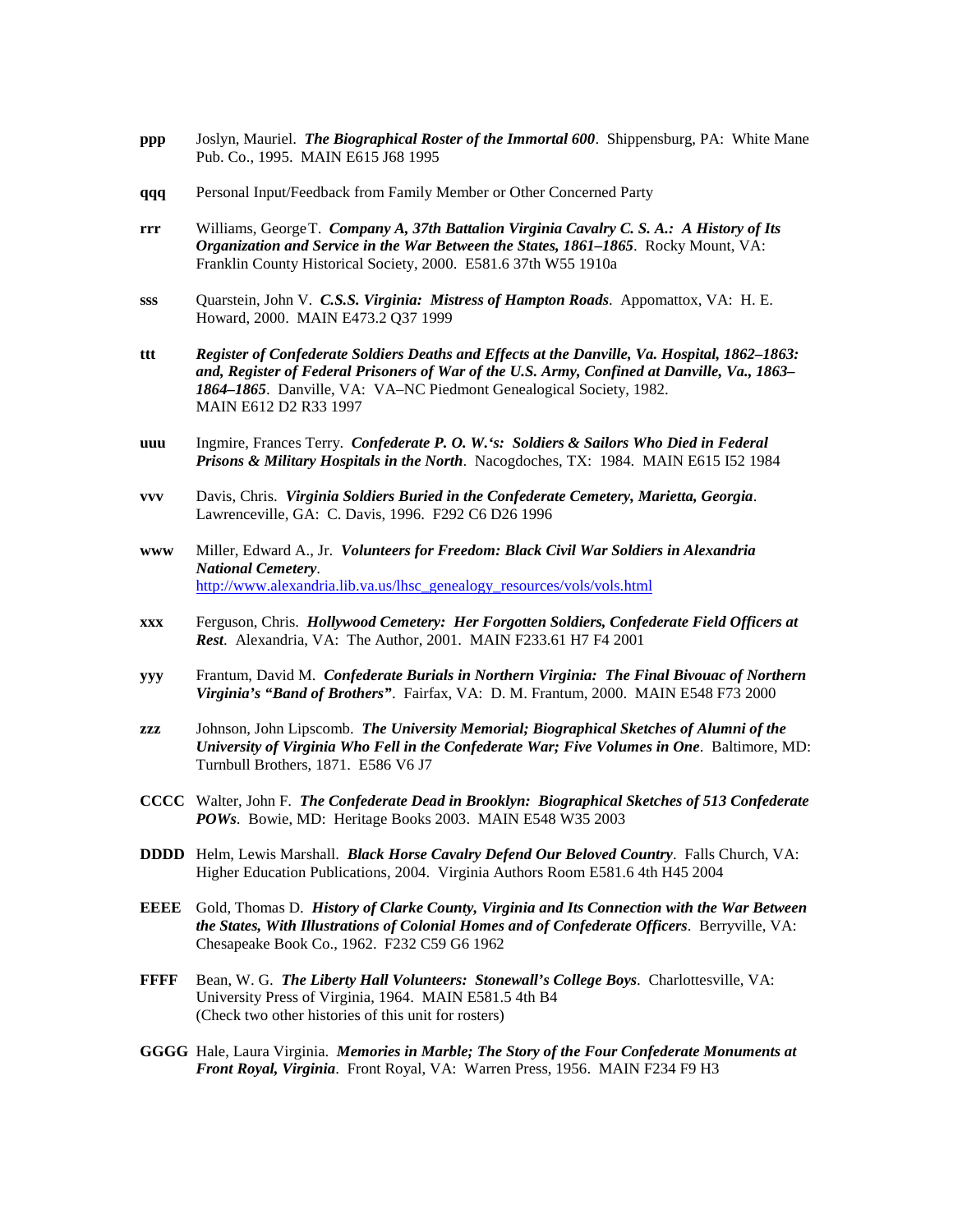- **KKKK** Cemetery for Hebrew Confederate Soldiers. <http://www.jewish-history.com/civilwar/shockoe.htm>
- **LLLL** McFall, F Lawrence. *Danville in the Civil War*. Lynchburg, VA: H. E. Howard, Inc., 2001. MAIN E581.3 M3 2001
- **MMMM** Douthat, James L. *Civil War Records, Washington County, Va., 1861–1865*. Signal Mountain, TN: Mountain Press, 1985. MAIN F232 W3 D69 1985
- **SSSS** Armstrong, Richard L. *Roll of Casualties, McDowell Campaign, April 12–May 9, 1862 for Union Troops & Confederate Troops*. Hot Springs, VA: R.L. Armstrong, 2001. MAIN E473.7 A77 2001
- **aaaa** Moore, Munsey Adams. *Cemetery and Tombstone Records of Mecklenburg County, Virginia*. Chase City, Va.: Moore, 1982. MAIN F232 M487 M6
- **bbbb** Loehr, Charles Theodore. *War History of the Old First Virginia Infantry Regiment, Army of Northern Virginia*. Dayton, OH: Morningside Bookshop, 1970. E581.5 1st L8 1970
- **dddd** Memorial Plaque. Barton Street Cemetery Fredericksburg, Virginia.
- **eeee** Kurtz, Lucy Fitzhugh. *A Roster of Confederate Soldiers Buried in Stonewall Cemetery Winchester, Virginia*. Winchester, VA: Farmers & Merchants National Bank, 1962. E548 K9
- **ffff** Douthat, James L. *Wythe County, VA Civil War Records, 1861–1865*. s.l.: J. L. Douthat, 1986. MAIN F232 W9 D67 1986
- **gggg** Spratt, Thomas M. *Virginia's Civil War Casualties: (A Roster), Volume 1*. Athens, GA: New Papyrus Publishing, 2004. MAIN E581.4 S67 2004 V.1
- **ssss** Phi Gamma Delta. *Memorial To Brothers In The Service*. <http://www.phigam.org/NetCommunity/Page.aspx?pid=931>
- **tttt** *Carroll County Men Who Died in the War Between the States*. <http://jubalearly1691.org/>
- **yyyy** Weaver, Jeffrey C. *French's Battalion Virginia Infantry*. Saltville, VA: J.C. Weaver, 2005. MAIN E581.5 F74 W43 2005
- **zzzz** *Battle of Brown's Mill Confederate Cemetery Newnan, GA*. <http://www.battleofbrownsmill.org/Newnanconfederatecemetery.html>
- **Aa** *Confederate POW Graves at Jefferson Barracks National Cemetery*. <http://www.pricecamp.org/jbgraves.htm>
- **Bb** *Confederate Burials, Rose Hill Cemetery, Macon, Georgia*. <http://www.geocities.com/friarluke/1.gif>
- **Cc** Clifton, Neale. *A Listing of Confederate Soldiers Buried in Our Soldiers Cemetery Mount Jackson, Shenandoah County, Virginia*. [http://www.nkclifton.com/Our\\_Sold\\_Cem/indexolds.html](http://www.nkclifton.com/Our_Sold_Cem/indexolds.html)
- **Dd** *Alton In The Civil War*. <http://www.altonweb.com/history/civilwar/confed/>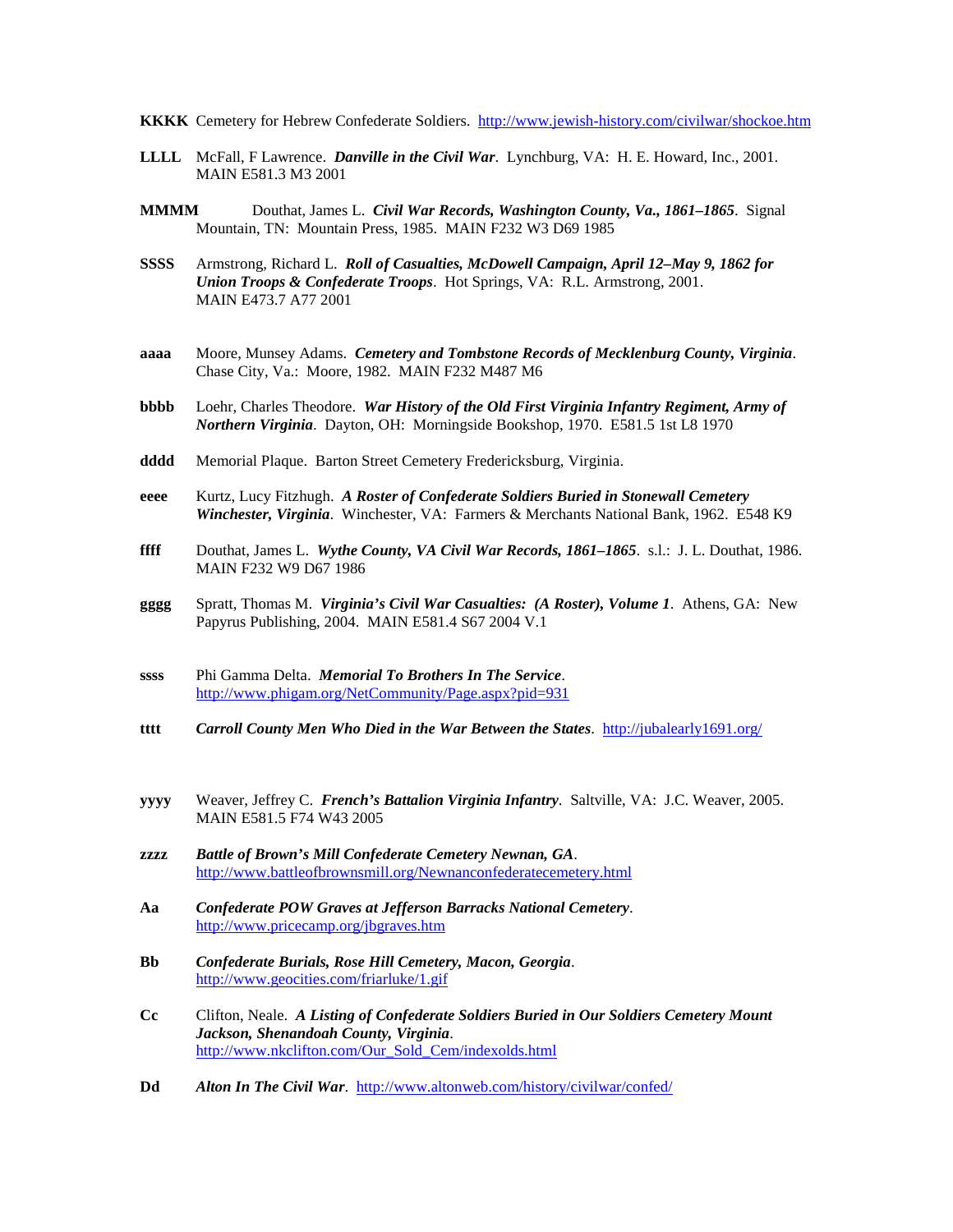- **Ee** Brooks, Thomas Walter. *Lee's Foreign Legion: A History of the 10th Louisiana Infantry*. Gravenhurst, Ontario: T. W. Brooks, 1995. E565.5 10th B76 1995
- **BbB** Nicholas, Richard Ludlam. *Colonel Henry Gantt and the Gantt Family of Albemarle County, Virginia*. Charlottesville, VA: R.L. Nicholas, 2003. CS71 G211 2003
- **DdD** Klein, Margaret C. *Tombstone Inscriptions of Orange County, Virginia*. Baltimore, MD: Genealogical Pub. Co., 1979. MAIN F232 O6 K5
- **EeE** Merritt, Beverly. *Civil War Records of Franklin County, Virginia, 1861-1865*. Ararat, VA: Laurel Hill Pub, 2007. MAIN F232 F8 C45 2007
- **FfF** Hildebrand, Jacob R. *A Mennonite Journal, 1862–1865: A Father's Account of the Civil War in the Shenandoah Valley*. Shippensburg, PA: Burd Street Press, 1996. E605 H59 A3 1996
- **GgG** *Staunton Spectator*. Staunton, VA: 04/28/1863. Film 342a
- **HhH** Fluharty, Linda Cunningham. *Carlin's Wheeling Battery: A History of Battery "D", First West Virginia Light Artillery*. Baton Rouge, LA: Linda Cunningham Fluharty, 2005. E536.8 1st F58 2005
- **IiI** Fluharty, Linda Cunningham. *On The Way Home: West Virginia Soldiers on the Sultana*. Baton Rouge, LA: Linda Cunningham Fluharty, 2003. E595 S84 F68 2003
- **JjJ** Bruch, Virginia Irene Sullivan. *Beneath the Oaks of Ivy Hill*. Alexandria, Va.: Jennie's Book Nook, 1982. F234.A3 B83 1982
- **KkK** *Powhatan County Heritage Book***,** *1777–2009: An Historical Review of Powhatan County and its People*. Waynesville, NC: County Heritage, 2010. MAIN F232 P8 P6 2010
- **PpP** Ferguson, Chris. *Southerners at Rest: Confederate Dead at Hollywood Cemetery*. Winchester, VA: Angle Valley Press, 2008. MAIN E548 F475 2008
- **QqQ** Weisiger, Benjamin B., III. *Old Manchester & Its Environs, 1769–1910*. Richmond, VA: B.B. Weisiger, 1993. MAIN F234 M2 W43 1993
- **RrR** Busey, John W. *These Honored Dead: The Union Casualties at Gettysburg*. Hightstown, NJ: Longstreet House, 1996. MAIN E475.53 B98 1996
- **XxX** Ezekiel, Herbert T. *The History of the Jews of Richmond From 1769 to 1917*. Richmond, VA: H. T. Ezekiel, printer and publisher, 1917. F233.9 J5 E92
- **ZzZ** Wingfield, Marshall. *A History of Caroline County, Virginia, From its Formation in 1727 to 1924*. Baltimore: Regional Pub. Co., 1969. MAIN F232 C28 W5 1969
- **dDd** Atkinson, L. Eugene. *Church Cemeteries of Lower Hanover County, Va.* Mechanicsville, VA: L.E. Atkinson & J.P. Lowry, 2004 MAIN F232 H24 L69 2004
- **eEe** Atkinson, L. Eugene. *Church Cemeteries of Upper Hanover County, Va.* Mechanicsville, VA: L.E. Atkinson & J.P. Lowry, 2004 MAIN F232 H24 L692 2004
- **fFf** Yates, Helen K. *Family Graveyards in Hanover County, Virginia*. Mechanicsville, VA: H.K. Yates, 1995. MAIN F232 H24 Y27 1995
- **gGg** Grundset, Eric G. *Two Military Rosters for Fairfax County*. Magazine of Virginia Genealogy, Vol. 24, No. 4, November 1986. MAIN F221 V773 v. 24 1986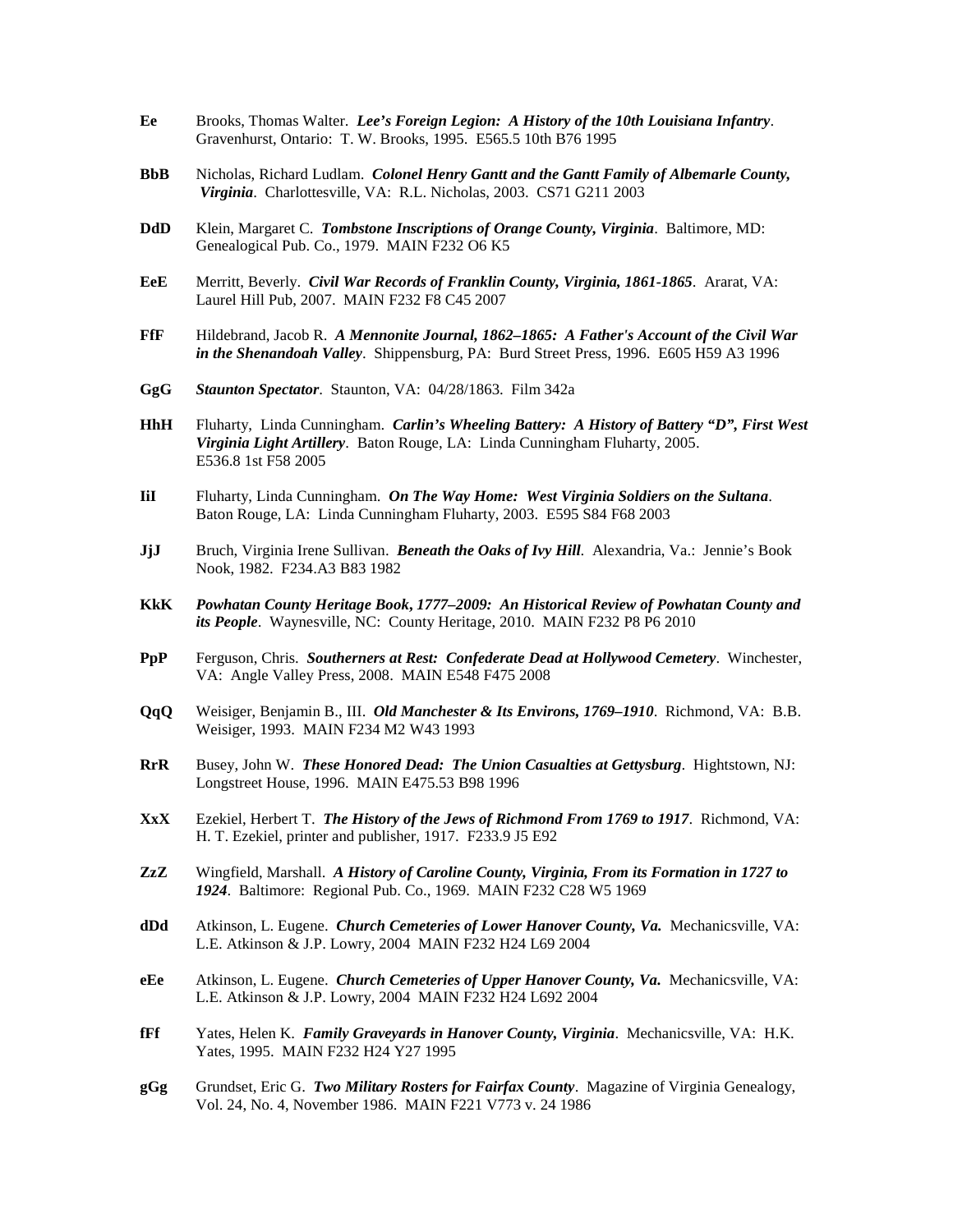- **hHh** Grundset, Eric G. *Applications of Virginia Women for Clerkships on Virginia Treasury Notes, Richmond, 1861-1864*. Magazine of Virginia Genealogy, Vol. 44, No. 3. MAIN F221 V773 v. 44 2006
- **iIi** Nicholas, Richard L. *Confederate General Hospital and the United Daughters of the Confederacy Cemetery at Scottsville*. The Magazine of Albemarle County History. Charlottesville, VA: Albemarle County Historical Society, 1999. MAIN F232 A3 A3 v. 57-58
- **lLl** Chilton, Ann. *Remnants of War, 1861-1865: Civil War Records, Bedford Count, VA*. Signal Mountain, TN: Mountain Press, 1986. MAIN F232 B41 C53 1986
- **nNn** Perry, Thomas David. *The Free State of Patrick: Patrick County, Virginia in the Civil War*. Ararat, VA: Laurel Hill Pub., 2005. MAIN F232 P3 P47 2005
- **rRr** *Stonewall Confederate Cemetery.* [http://www.usgennet.org/usa/ga/county/spalding/cem2/stonewall\\_cem.pdf](http://www.usgennet.org/usa/ga/county/spalding/cem2/stonewall_cem.pdf)
- **sSs** Ray, William Carroll. *Mount Gilead, History & Heritage*. Round Hill, VA: United Graphics, 2011. MAIN F232 L8 R39 2011
- **wWw** *The Heritage of Russell County, Virginia, 1786-1986*. S.I.: Russell County Heritage Book Committee, 1985. MAIN F232 R9 H47 1985
- **EEee** Eby, Jerrilynn. *45th Regiment of Virginia Militia, Stafford County, Virginia, 1781-1856: With Biographical Notes on Over 1,600 Militiamen*. Westminster, MD: Heritage Books, 2011. MAIN F232 S86 E27 2011
- **FFff** Faught, Robert J. *Amherst Men in Gray*. Lynchburg, VA: Warwick House Pub., 2004. MAIN F232 A55 F38 2004
- **IIii** Nezbeth, Linda B. *Roster of Confederate Soldiers of Bedford County, Virginia*. Goodview, VA: Linda B. Nezbeth, 2012. MAIN E581.3 N48 2012
- **JJjj** Nezbeth, Linda B. *Roster of Confederate Soldiers of Franklin County, Virginia*. Goodview, VA: Linda B. Nezbeth, 2012. E581.3 N49 2002
- **KKkk** *James City County, Virginia Cemeteries: Family, Historical, Indian, Military & Slave*. Yorktown, VA: John Henry Printing, 2011. MAIN F232 J18 J36 2011
- **LLll** USGenWeb Archives Virginia, The City of Norfolk, Obituaries. *World War I Casualties*. [http://www.usgwarchives.net//va/norfolkcity/norfolkcityobits.html](http://www.usgwarchives.net/va/norfolkcity/norfolkcityobits.html)
- **MMmm**Atkinson, Dorothy Francis. *King William County in the Civil War: Along Mangohick Byways*. Lynchburg, VA: H. E. Howard, 1990. MAIN E470.2 A74 1990
- **QQqq** Ransom, John L. *Andersonville Diary, Escape, and List of the Dead, with Name, Co., Regiment, Date of Death and No. of Grave in Cemetery*. Auburn, NY: J.L. Ransom, 1881. Fiche 157 Unit 3 MI5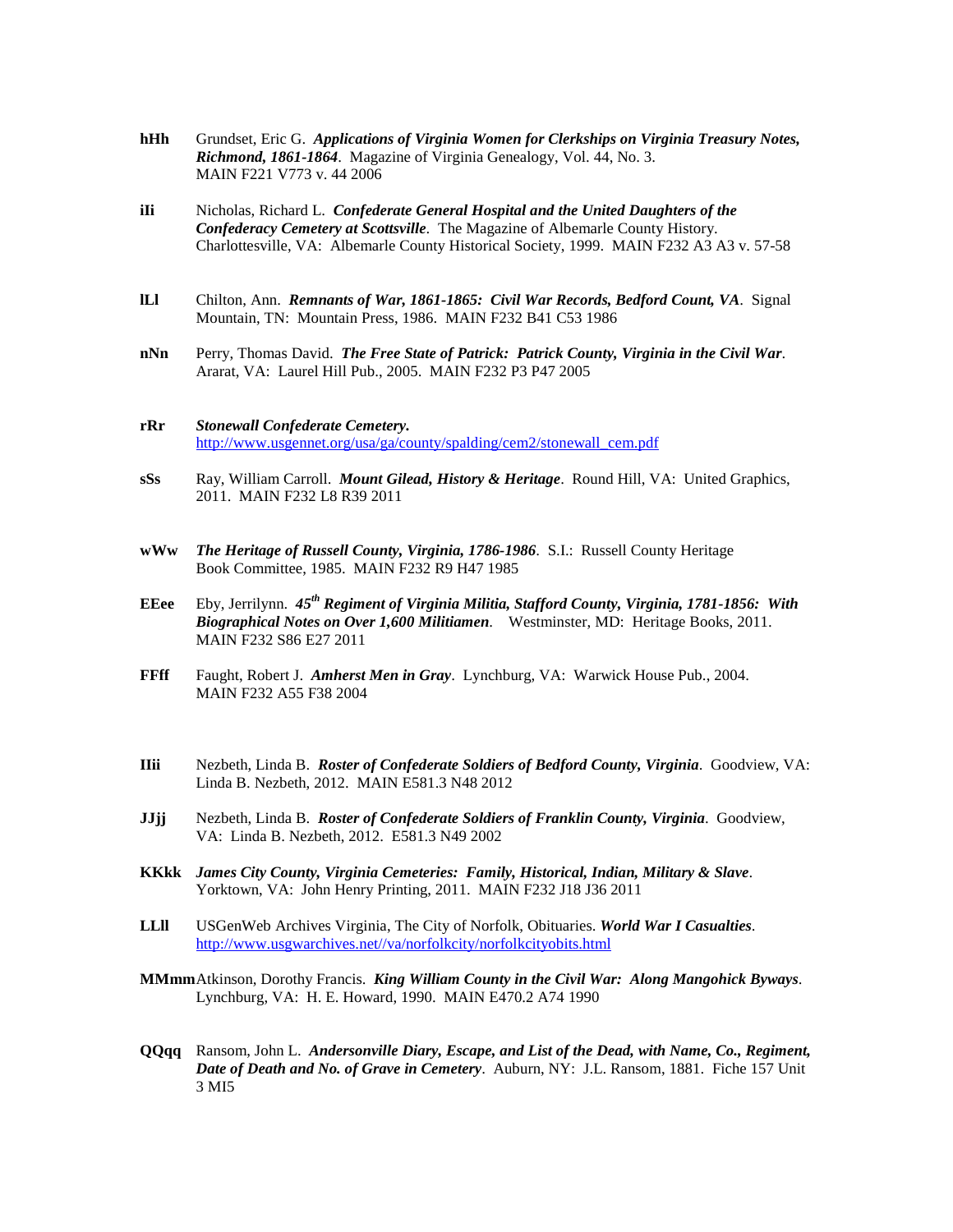- **RRrr** Barnes, Alton Brooks Parker. *Pungoteague to Petersburg, v.2. Eastern Shore Soldiers, The Civil War, 1858-1865*. [S.l.]: A.P. Barnes, 1988. MAIN F232 A2 B26
- **TTtt** Brinsfield, John W., et al. *Faith in the Fight: Civil War Chaplains*. Mechanicsburg, PA: Stackpole Books, 2003. MAIN E635 F35 2003

Current As Of: September 11, 2014

ER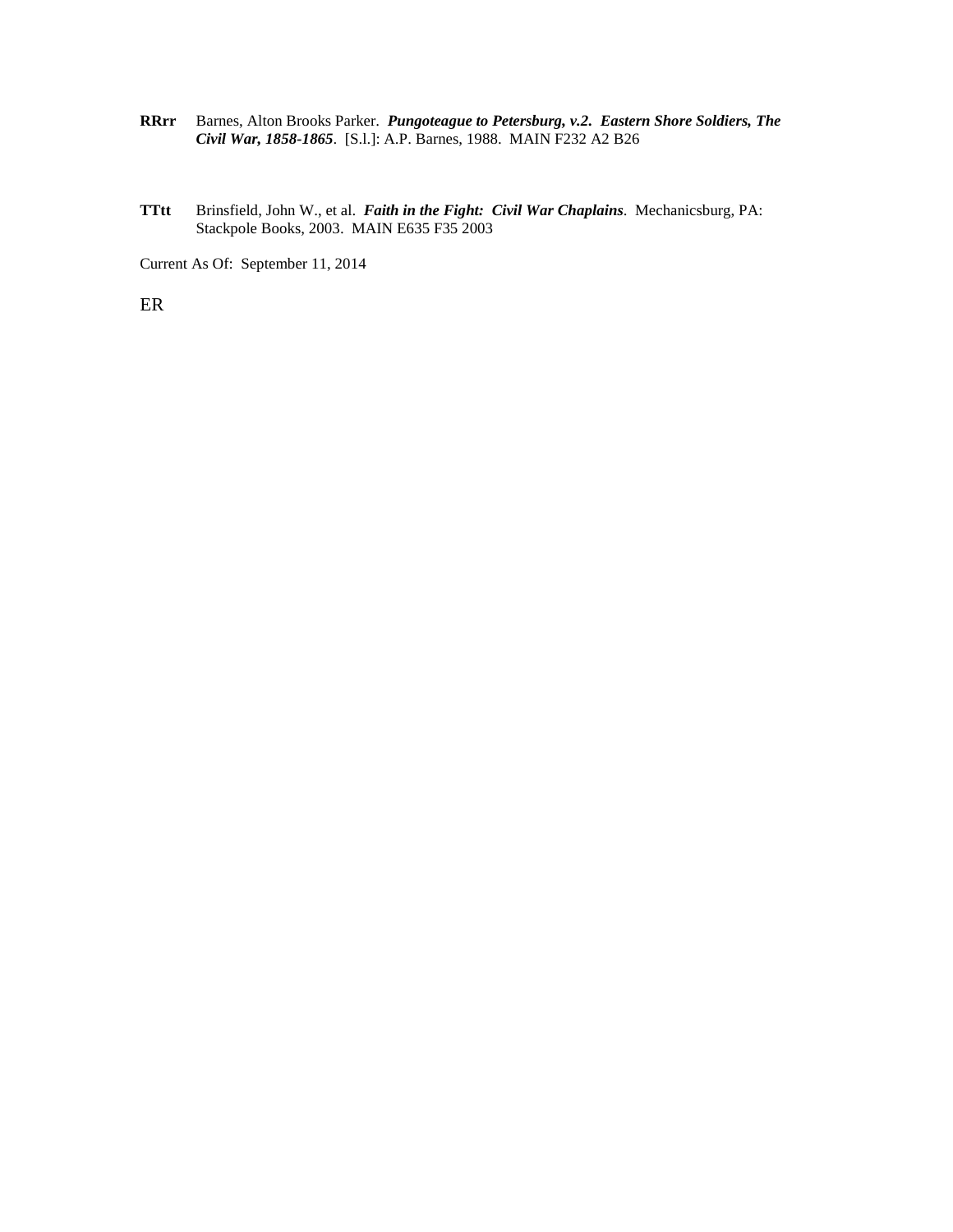- **AAAA** Virginia Military Institute. *Roster of Graduates, 1842–1919, With Brief Biographical Notes*. Lexington, VA: 1920. MAIN U430 V8 A4 1920
- **BBBB** *The 1984/95 Register of Former Cadets of the Virginia Military Institute*. Lexington, VA: VMI Alumni Association, Inc., 1984/95. U430 V8 A45 1984/95

**HHHH** *News and Notes from the Fauquier Historical Society*. F232 F26 F38

- **IIII** Beitzell, Edwin W. *Point Lookout Prison Camp For Confederates*. Abell, MD: 1972. E616 L8 B45
- **JJJJ** Stotelmyer, Steven R. *The Bivouacs of the Dead*. Baltimore, MD: Toomey Press, 1992. E474.65 S78 1992
- **NNNN** Summers, Lewis Preston. *History of Southwest Virginia, 1746–1786, Washington County, 1777–1870*. Baltimore, MD: Genealogical Publishing Co., 1966. MAIN F232 W3 S9 1966
- **OOOO** Lewis, Virgil Anson. *The Soldiery of West Virginia in the French and Indian War; Lord Dunmore's War; the Revolution; the Later Indian Wars; the Whiskey Insurrection; the Second War with England; the War with Mexico, and Addenda Relating to West Virginians in the Civil War*. Baltimore, MD: Genealogical Publishing Co., 1967. West Reference F241 L685
- **PPPP** Confederate Pension Rolls, Veterans and Widows. <http://www.lva.lib.va.us/>
- **QQQQ** *Dictionary of Virginia Biography*. Richmond, VA: Library of Virginia, 1998–. Ref F225 D54
- **RRRR** Wood, Amos D. *Floyd County: A History of Its People and Places*. Radford, Va.: Commonwealth Press, 1981. MAIN F232 F4 W66
- **TTTT** *The Handbook of Texas Online*. <http://www.tshaonline.org/handbook>
- **UUUU** *Veterans Buried in the Old City Cemetery, Outside the Confederate Section*. Lynchburg, VA. <http://www.gravegarden.org/veterans.htm>
- **VVVV** Krick, Robert K. *Roster of the Confederate Dead in the Fredericksburg Confederate Cemetery*. Fredericksburg, VA: Krick, 1974. F234 F8 K76
- **WWWW** Matheny, Herman Edmond. *Major General Thomas Maley Harris: A Member of the Military Commission That Tried the President Abraham Lincoln Assassination Conspirators, and Roster of the 10th West Virginia Volunteer Infantry Regiment, 1861–1865*. Parsons, WV: McClain Printing Co., 1963. E467.1 H25 M3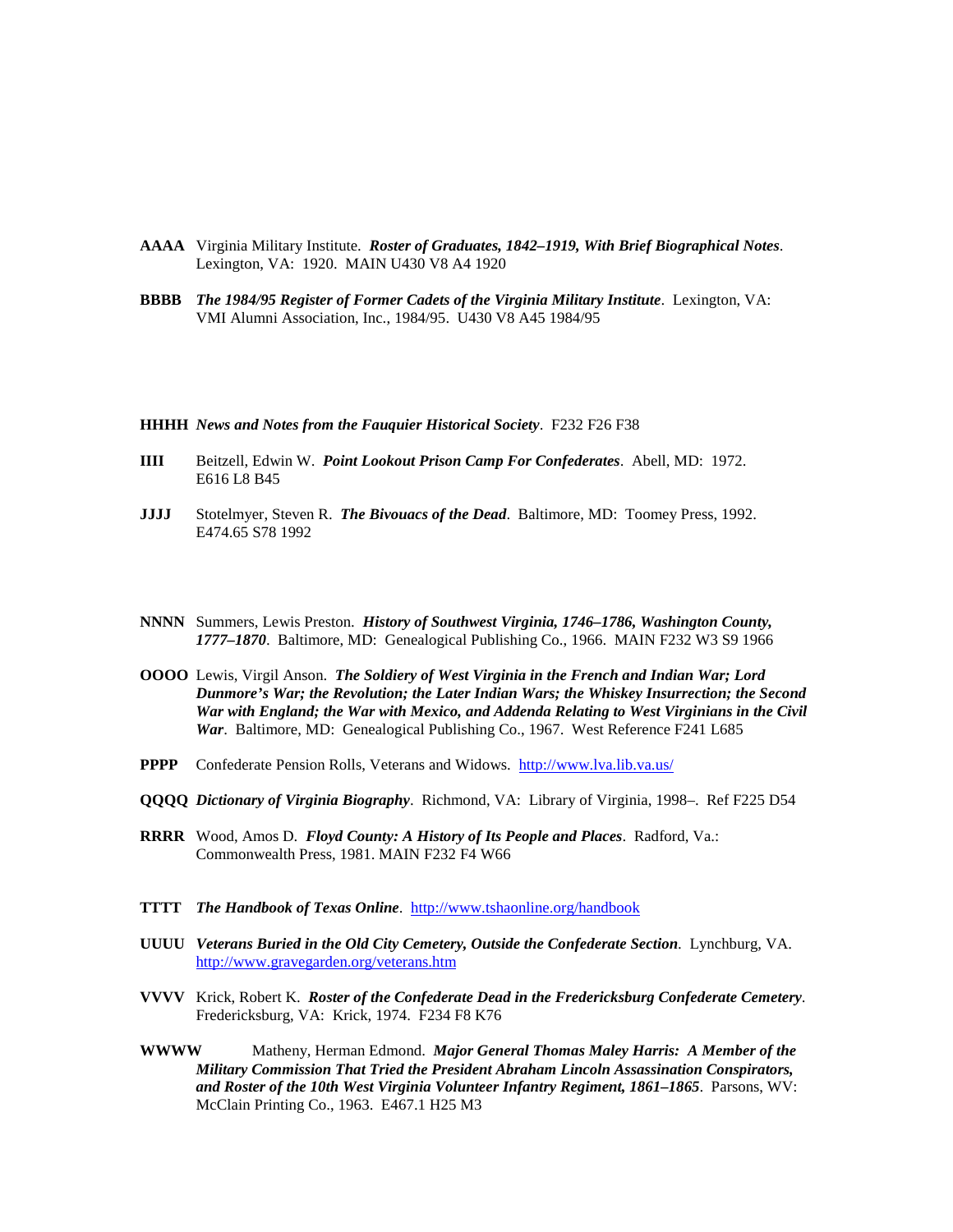- **XXXX** Jamison, Jocelyn P. *They Died At Fort Delaware, 1861–1865: Confederates, Union and Civilian*. Delaware City, DE: Fort Delaware Society, 1997. MAIN E616 D3 J36 1997
- **YYYY** United States. Naval Academy. Alumni Association. *Register of Alumni, Graduates, and Former Naval Cadets and Midshipmen*. Annapolis/Baltimore, MD: 1897. V415 H5
- **ZZZZ** Miles, Barry W. *Civil War Soldiers and Sailors of the Eastern Shore of Virginia: Confederate & Union*. Eastville, VA: Hickory House, 2006. MAIN F232 E2 M55 2006
- **aaaa** Scott, William Wallace. *A History of Orange County, Virginia: From Its Formation in 1734 (O.S.) to the End of Reconstruction in 1870*. Berryville, VA: Chesapeake Book Co., 1962. MAIN F232 O6 S4 1962 SEE ABOVE - DUPLICATE USE OF CODE ?
- **bbbb** Hurst, Patricia J. *Soldiers, Stories, Sites and Fights: Orange County, Virginia, 1861–1865 and the Aftermath*. Rapidan, VA: P. J. Hurst, 1998. MAIN F232 O6 H9 1998 SEE ABOVE - DUPLICATE USE OF CODE ?
- **cccc** Saunders, Paul. *Heartbeats of Nelson*. Piney River, VA: Saunders Pub., 2007. MAIN F232 N4 S28 2007
- **hhhh** ––––––––––––––. *Virginia's Civil War Casualties: (A Roster), Volume 2*. Athens, GA: New Papyrus Publishing, 2004. MAIN E581.4 S67 2004 V.2
- **iiii** ––––––––––––. *Virginia's Civil War Casualties: (A Roster), Volume 3.* Athens, GA: New Papyrus Publishing, 2004. MAIN E581.4 S67 2004 V.3
- **jjjj** ––––––––––––––. *Virginia's Civil War Casualties: (A Roster), Volume 4*. Athens, GA: New Papyrus Publishing, 2004. MAIN E581.4 S67 2004 V.4
- **kkkk** ––––––––––––––. *Virginia's Civil War Casualties: (A Roster), Volume 5*. Athens, GA: New Papyrus Publishing, 2004. MAIN E581.4 S67 2004 V.5
- **llll** ––––––––––––––. *Virginia's Civil War Casualties: (A Roster), Volume 6*. Athens, GA: New Papyrus Publishing, 2004. MAIN E581.4 S67 2004 V.6
- **mmmm** ––––––––––––––. *Frederick County Virginia Men in Gray*. Athens, GA: New Papyrus, 2008. MAIN F232 F85 S67 2008
- **nnnn** ––––––––––––––. *Page County, Virginia Men In Gray*. Athens, GA: Iberian Pub. Co., 1994. MAIN F232 P1 S67 1994
- **oooo** ––––––––––––––. *Rockingham County Men In Gray*. Athens, GA: Iberian Pub. Co., 1995. MAIN F232 R7 S67 1995
- **pppp** ––––––––––––––. *Shenandoah County Men in Gray*. Athens, GA: Iberian Publishing Co., 1992. MAIN F232 S47 S67
- **qqqq** ––––––––––––––. *A List of Virginia's "Galvanized" Yankees: Confederate Prisoners & Deserters Who Took The Oath Of Allegiance And Joined The Union Forces*. Athens, GA: New Papyrus, 2008. MAIN E581.4 S673 2008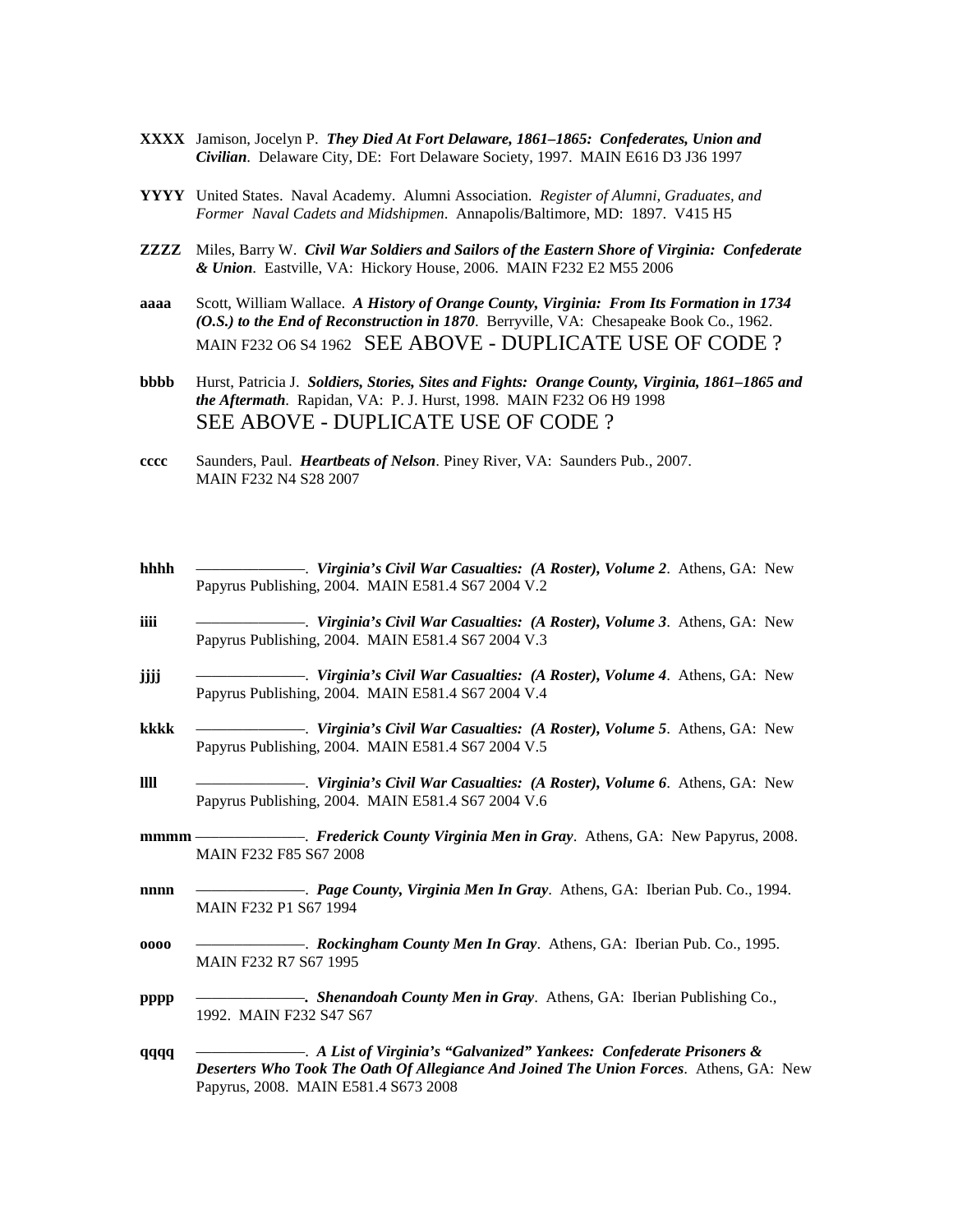- **rrrr** Jones, Benjamin Washington. *Battle Roll of Surry County, Virginia, in the War Between the States, with Historical and Personal Notes*. Richmond, VA: Everett Waddey, 1913. F232 S9 J7
- **uuuu** Piton, Phillip, Mrs. *Register of Confederate Dead Interred in Camp Chase Confederate Cemetery, Columbus, Franklin County, Ohio and in Johnson's Island Confederate Cemetery Near Sandusky, Ohio*. Columbus, OH: Franklin County Chapter of the Ohio Genealogical Society, 1980. F497 F8 P67
- **vvvv** Marshall, Ganell. *Edwards Cemetery Coeburn (Herald), Virginia*. St. Paul, VA: G. Marshall, 2004. MAIN F234 C687 M37 2004
- **wwww** Tyler, David Gardiner. *A History and Pictorial Review of Charles City County, Virginia.* [Virginia?]: D.G. Tyler, 1990. MAIN F232 C471 T96 1990
- **xxxx** Hale, Laura Virginia. *History of the Forty–Ninth Virginia Infantry, C.S.A.: "Extra Billy Smnith's Boys"*.Lanham, MD: S. S. Phillips, 1981. Virginia Authors Room E581.5 49th H34
- **yyyy** Ladies' Hollywood Memorial Association (Richmond, Va.). *Register of the Confederate Dead,*  **Interred in Hollywood Cemetery, Richmond, Va.** Richmond, VA: Gary, Clemmitt & Jones, Printers, 1869. Reference F233.61 H7 L12
- **zzzz** Johnston, Jane Echols. *Craig County Deaths, 1853 to 1896*. New Castle, VA: Craig County Historical Society, 2009. MAIN F232 C8 J64 2009
- **AaA** Hornbeck, Betty Dutton. *Upshur Brothers of the Blue and the Gray*. Parsons, WV: McClain Print. Co., 1967. MAIN F247 U6 H6 1967
- **CcC** The Rutherford B. Hayes Presidential Center. *Johnson's Island Civil War Confederate Prison Cemetery*. <http://www.rbhayes.org/hayes/civilwar/>
- **LlL** Markham, Jerald H. *The Diuguid Records, 1861–1865: and Biographical Sketches*. Westminster, MD: Heritage Books, 2007. MAIN E548 M37 2007
- **MmM** Coco, Gregory Ashton. *Wasted Valor: The Confederate Dead at Gettysburg*. Gettysburg, PA: Thomas Publications, 1990. E475.53 c7 1990
- **NnN** Green, Raleigh Travers. *Genealogical and Historical Notes on Culpeper County, Virginia. Embracing a Revised and Enlarged Edition of Dr. Philip Slaughter's History of St. Mark's Parish*. Baltimore, MD: Regional Pub. Co., 1983. F232 C9 G7 1964
- **OoO** Frantum, David M. *No Sound Can Awake Them to Glory Again: The Beginnings and Civil War History of Leesburg, Virginia's Union Cemetery*. Fairfax, VA: D. M. Frantum and C. E. Henry, 1998. MAIN F234 L48 F74 1998
- **SsS** Gobble, Lillian. *Between Brothers: Civil War Soldiers of Wise and Dickenson County*. Wise, VA: Wise County Historical Society, 2004. MAIN F232 W8 G5 2004
- **TtT** Rodgers, Mark E. *Tracing the Civil War Veteran Pension System in the State of Virginia: Entitlement or Privilege*. Lewiston, NY: Edwin Mellen Press, 1999. MAIN E581.3 R63 1999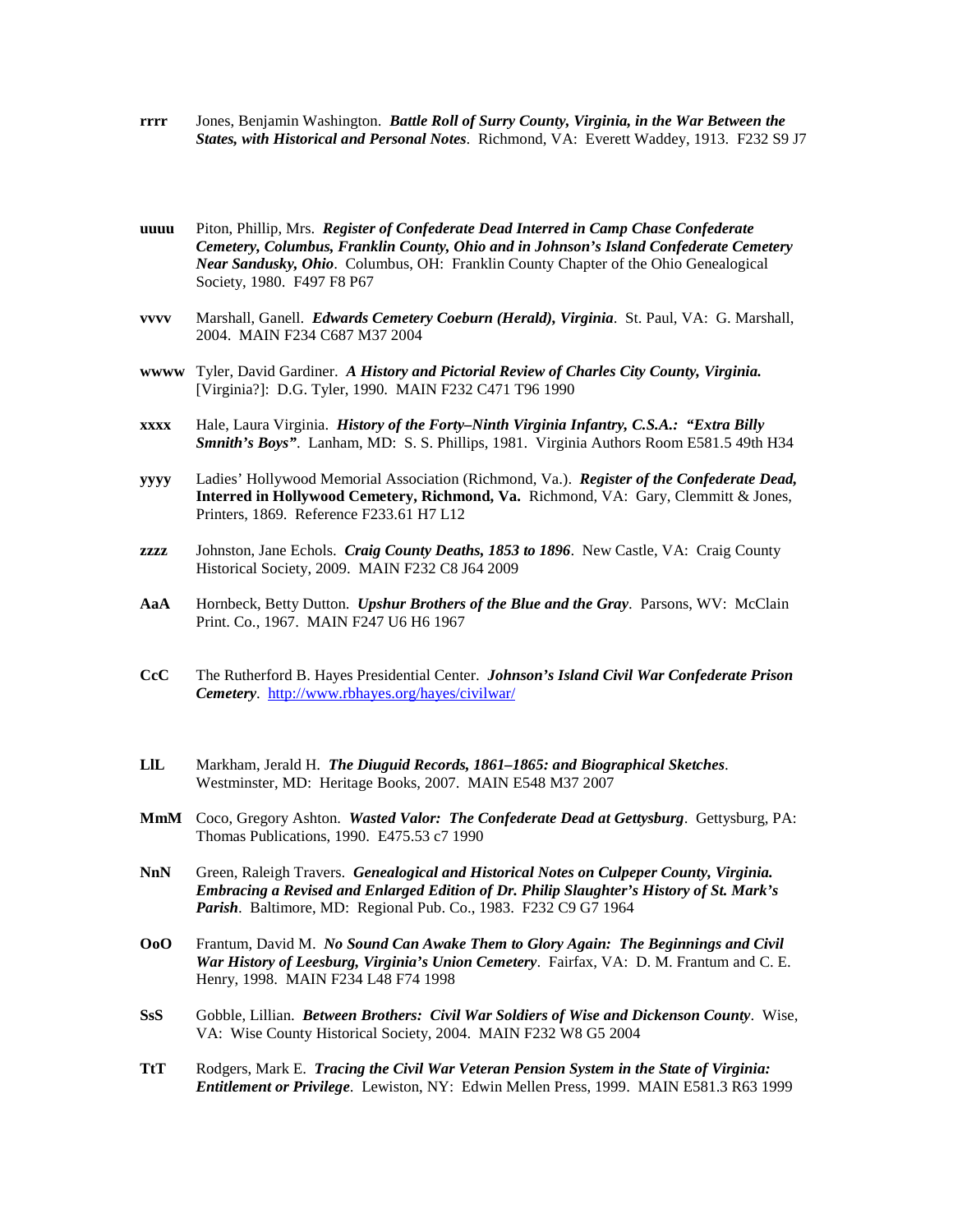- **UuU** Manarin, Louis H. *Richmond Volunteers: The Volunteer Companies of the City of Richmond and Henrico County, Virginia, 1861-1865*. Richmond, VA: Westover Press, 1969. MAIN F233.44 R5 no.26
- **VvV** Hoch, Beverly Repass. *Virginia Civil War Pension Applications: Bland County, 1888, 1900, and 1902*. Wytheville, VA: Wythe County Genealogical and Historical Association, 2004. MAIN F232 B5 H65 2004
- **WwW** Shaffer, John W. *Union and Confederate Soldiers and Sympathizers of Barbour County, West Virginia*. Baltimore, MD: Clearfield Co., 2005. MAIN F247 B2 S53 2005
- **YyY** Virginia Writers' Project. *Sussex County: A Tale of Three Centuries*. Richmond, Va: Printed by Whittet & Shepperson, 1942. MAIN F232 S96 W7
- **aAa** Krick, Robert E. L. *Staff Officers In Gray: A Biographical Register of the Staff Officers in the Army of Northern Virginia*. Chapel Hill: University of North Carolina Press, 2003. Ref E470.2 K745 2003
- **bBb** *Henry County, Virginia Heritage Book*. Waynesville, NC: County Heritage, Inc., 2010. MAIN F232 H6 H46 2010
- **cCc** U.S. Civil War Navies. *Confederate Naval and Marine Corps Personnel*. <http://www.tfoenander.com/>
- **jJj** Markham, Jerald H. *11th Virginia Infantry: A Regimental History*. Athens, GA: New Papyrus, 2011. MAIN E581.5 11<sup>th</sup> M37 v.1
- **kKk** Glasgow, William M. *Northern Virginia's Own: The 17th Virginia Infantry Regiment, Confederate States Army*. Alexandria, VA: Gobill Press, 1989. E581.5 17th G542 1989
- **mMm** Goode, June B. *Our War: An Account of the Civil War in Bedford, Virginia*. Lynchburg, VA: Warwick House Pub., 2003. MAIN F232 B41 G64 2003
- **oOo** James, Anne. *Patrick County, Virginia Death Register, 1853-1870*. Signal Mountain, TN: Mountain Press, 1991. MAIN F232 P3 J231 1991
- **pPp** Catron, Ada Grace. *Lee County, Virginia Court Records, Volume I: Death Records*. Pennington Gap, VA: 1968. MAIN F232 L47 C32 v.1
- **qQq** Treadway, Mark Douglas. *Lee Co., Virginia, Deaths, 1853 to 1877*. LaSalle, MI: M. D. Treadway, 1999. MAIN F232 L47 T75 1999
- **tTt** Graham, Jean Moore. *King George County Confederate Monument: A Glimpse into the Lives of Those Who Served*. King George, VA: King George County Historical Society, Inc., 2012. MAIN F232 K45 G73 2012 **(WRITE A REVIEW FOR ODV)**
- **uUu** *Franklin County, Virginia Remembers With Pride Those Who Served And Those Who Gave All They Could Give So We Can Live Free*. Rocky Mount, VA: Historical Pub. Div. of Franklin Co. Retail Merchants Assoc. in cooperation with Franklin Co. Historical Society, 2001. MAIN F232 F8 F742 2001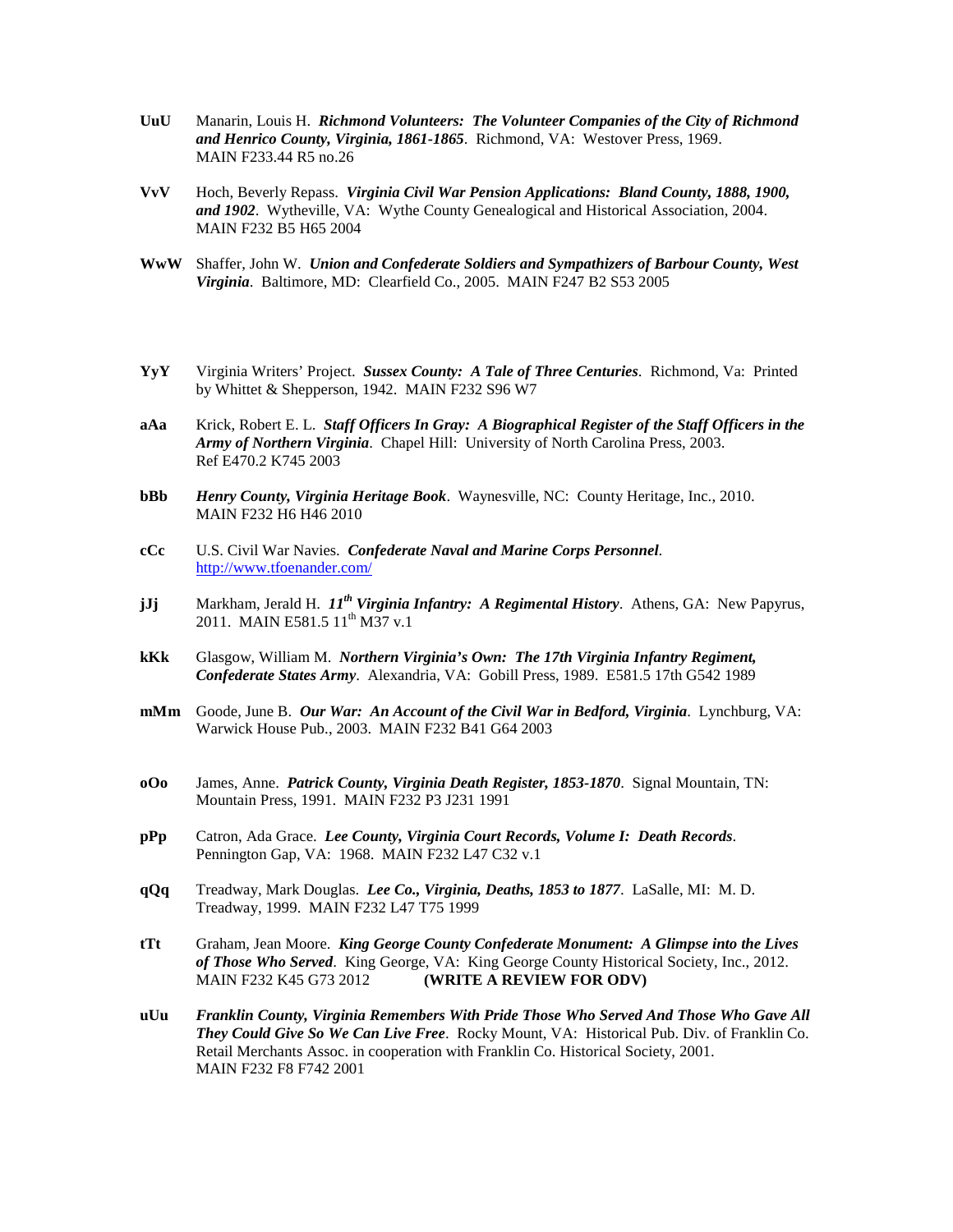- **vVv** Johnson, William Page, II. *Brothers and Cousins: Confederate Soldiers and Sailors of Fairfax County, Virginia*. Athens, GA: Iberian Publishing Co., 1995. MAIN D232 F2 J64 1995
- **xXx** Pilson, O. E. *History of Patrick County, Virginia*. Stuart, VA: Patrick County Historical Society, 1999. MAIN F232 P3 P647 1999
- **yYy** Woodward, Harold R., Jr. *For Home and Honor: The Story of Madison County, Virginia during the War Between the States, 1861-1865*. Rochelle, VA: H. R. Woodward, 1990. MAIN F232 M2 W87
- **zZz** *The Register*. Danville, VA: Lwellan S. Woodson, Jr. & Co. Film 86
- **AAaa** Ballard, Ginger. *Those Who Sleep Here: Grayson County, Virginia Cemeteries, Volume A*. Independence, VA: Grayson County, Virginia Heritage Foundation, Inc., 2009. MAIN F232 G7 T465 2009
- **BBbb** Ballard, Ginger. *Those Who Sleep Here: Grayson County, Virginia Cemeteries, Volume B*. Independence, VA: Grayson County, Virginia Heritage Foundation, Inc., 2009. MAIN F232 G7 T465 2009
- **CCcc** Ballard, Ginger. *Those Who Sleep Here: Grayson County, Virginia Cemeteries, Volume C*. Independence, VA: Grayson County, Virginia Heritage Foundation, Inc., 2009. MAIN F232 G7 T465 2009
- **DDdd** Ingmire, Frances Terry. *Confederate P. O. W.'s : Soldiers & Sailors Who Died in Federal Prisons & Military Hospitals in the North*. Nacodoches, TX: 1984. MAIN E615 I52 1984 DUPLICATE OF uuu
- **GGgg** Warner, Ezra Joseph. *Generals in Gray: Lives of the Confederate Commanders*. Baton Rouge: Louisiana State University Press, 1959. REF E467 W3
- **HHhh** Warner, Ezra Joseph. *Confederate Generals Born in Virginia: Taken from Generals in Gray*. *Also a Partial List of Other Civil War Personalities Connected with Virginia*. Richmond: 1961. E581.4 V8 1961
- **NNnn** Wise, Jennings C. *The Military History of the Virginia Military Institute from 1839 to 1865, with Appendix, Maps, and Illustrations*. Lynchburg, VA: J. P. Bell, 1915. U430 V8 W8
- **OOoo** Ward, Harry M. *Public Executions in Richmond, Virginia: A History, 1782-1907*. Jefferson, NC: McFarland & Company, Inc., Publishers, 2012. HV8699 U6 R538 2012
- **PPpp** Tyler, Michael W. *Hanover County Confederates: An Expanded History of the Veterans Recognized on the Monument at Hanover Courthouse for Serving in the Confederate Military and Recognizing Additional Men from Hanover County Whose Service Was Not Memorialized*. Mechanicsville, VA: Michael W. Tyler, 2013. MAIN E581.3 T95 2013
- **SSss** Helton, Donald W. *Washington County, Virginia Selected Death Records (Annotated), Volume 2*. Athens, Georgia: New Papyrus Publishing, [2010]. MAIN F232 W3 H45 V. 2
- **UUuu** Hull, Janice J. R. *Buckingham Burials: A Survey of Cemeteries in Buckingham County, Virginia, Volume 1.* Alexandria, VA: Hearthside Press, 1997. MAIN F232 B96 H86 1997 v. 1
- **VVvv** Hull, Janice J. R. *Buckingham Burials: A Survey of Cemeteries in Buckingham County, Virginia, Volume 2.* Alexandria, VA: Hearthside Press, 1997. MAIN F232 B96 H86 1997 v. 2